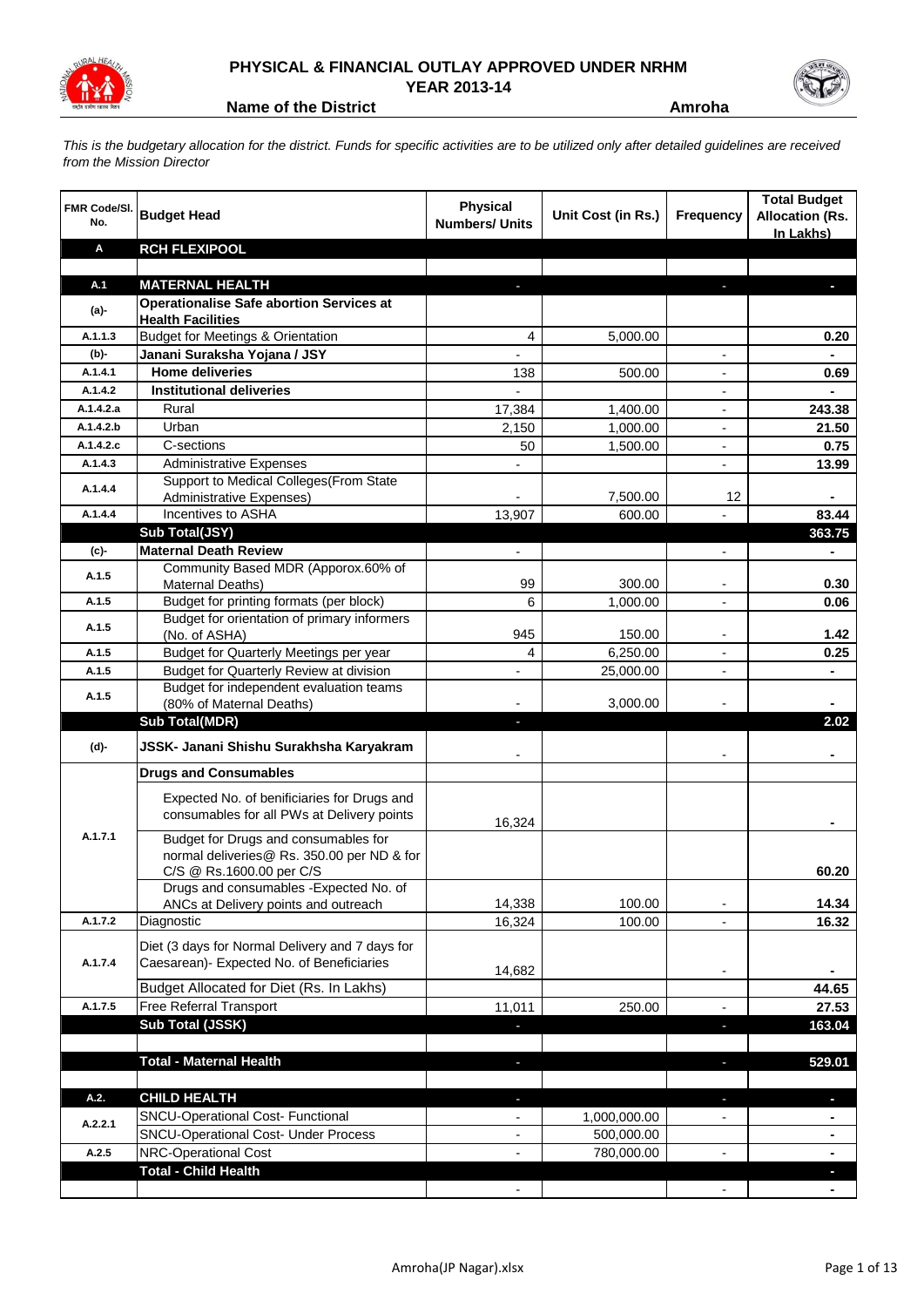| FMR Code/SI.<br>No. | <b>Budget Head</b>                                                                                                            | <b>Physical</b><br><b>Numbers/ Units</b> | Unit Cost (in Rs.) | Frequency                | <b>Total Budget</b><br><b>Allocation (Rs.</b><br>In Lakhs) |
|---------------------|-------------------------------------------------------------------------------------------------------------------------------|------------------------------------------|--------------------|--------------------------|------------------------------------------------------------|
| A.3                 | <b>FAMILY PLANNING</b>                                                                                                        | ٠                                        |                    | ٠                        | P.                                                         |
| A.3.1               | <b>Terminal/Limiting Methods</b>                                                                                              |                                          |                    |                          |                                                            |
| A.3.1.1             | Orientation workshop, dissemination of<br>manuals on FP standards & quality<br>assurance of sterilisation services, fixed day |                                          |                    |                          |                                                            |
|                     | planning meeting                                                                                                              | 1                                        | 25,000.00          |                          | 0.25                                                       |
| A.3.1.2             | Female Sterilisation Camps Proposed                                                                                           | 72                                       | 2,000.00           |                          | 1.44                                                       |
| A.3.1.3             | <b>NSV Camps Proposed</b>                                                                                                     | 4                                        | 3,500.00           | $\overline{a}$           | 0.14                                                       |
| A.3.1.4             | <b>Compensation for Female Sterilisation</b>                                                                                  | 3,850                                    | 1,000.00           |                          | 38.50                                                      |
| A.3.1.5             | Compensation for male sterilization/NSV<br>Acceptance<br>Orientation Workshop on accreditation of                             | 48                                       | 1,500.00           |                          | 0.72                                                       |
| A.3.1.6             | private providers to provide sterilization<br>services                                                                        | 1                                        | 10,000.00          |                          | 0.10                                                       |
| A.3.2               | <b>Spacing Methods</b>                                                                                                        |                                          |                    |                          |                                                            |
|                     | IUD services at health facilities (including                                                                                  |                                          |                    |                          |                                                            |
| A.3.2.2             | fixed day services at Sub Centres-L1)                                                                                         | -                                        | 3,000.00           | -                        | $\blacksquare$                                             |
|                     | IUD services at health facilities (including                                                                                  |                                          |                    |                          |                                                            |
| A.3.2.3             | fixed day services at Sub Centre-L1 ) No. of                                                                                  |                                          |                    |                          |                                                            |
|                     | <b>IUCD</b> insertions                                                                                                        |                                          | 20.00              |                          |                                                            |
|                     | POL for Family Planning/ Others (including                                                                                    |                                          |                    |                          |                                                            |
|                     | additional mobility support to surgeon's team                                                                                 |                                          |                    |                          |                                                            |
| A.3.3               | if req)-Budget given according to total nos.                                                                                  |                                          |                    |                          |                                                            |
|                     | of Female Sterilization Camps.                                                                                                | 72                                       | 1,000.00           |                          | 0.72                                                       |
| A.3.5.2             | Performance rewards                                                                                                           |                                          |                    |                          |                                                            |
|                     |                                                                                                                               |                                          |                    |                          |                                                            |
|                     | Division level: Rs. 11.25 Lakh @ Rs.<br>62,500/- per division (Rs.20,000 for 1st, Rs.                                         |                                          |                    |                          |                                                            |
|                     | 15,000 for 2nd and Rs. 10,000 for 3rd                                                                                         |                                          |                    |                          |                                                            |
|                     | position for best performing tubectomy                                                                                        |                                          |                    |                          |                                                            |
|                     | surgeon at each division, Rs. 15,000 for                                                                                      |                                          |                    |                          |                                                            |
|                     | best performing NSV surgeon, and Rs.2000/-                                                                                    |                                          |                    |                          |                                                            |
|                     | for best SN and Rs.500/- for best ANM).                                                                                       |                                          | 62,500.00          |                          |                                                            |
| A.3.5.3             | World Population Day' celebration                                                                                             | $\overline{\phantom{0}}$                 |                    | $\overline{\phantom{a}}$ |                                                            |
|                     | For District level activities                                                                                                 | $\mathbf{1}$                             | 100,000.00         |                          | 1.00                                                       |
|                     | For Block level activities                                                                                                    | 6                                        | 10,000.00          |                          | 0.60                                                       |
| A.3.5.4             | Other strategies/ activities                                                                                                  |                                          |                    |                          |                                                            |
|                     | Orientation of district nodal officers for                                                                                    |                                          |                    |                          |                                                            |
| A.3.5.4.2           | change in FP Beema Policy-No. of                                                                                              |                                          |                    |                          |                                                            |
|                     | Workshops                                                                                                                     | 1                                        | 10,000.00          |                          | 0.10                                                       |
|                     | <b>Total -Family Planning</b>                                                                                                 | ÷.                                       |                    | ٠                        | 43.57                                                      |
|                     |                                                                                                                               |                                          |                    |                          |                                                            |
| A.4                 | ADOLESCENT REPRODUCTIVE AND                                                                                                   |                                          |                    |                          |                                                            |
|                     | <b>SEXUAL HEALTH / ARSH</b>                                                                                                   |                                          |                    |                          |                                                            |
| A.4.1.4             | <b>Operating Expenses</b>                                                                                                     | $\overline{a}$                           |                    |                          |                                                            |
|                     | For Existing Clinics                                                                                                          | $\overline{\phantom{0}}$                 | 2,500.00           | 12 <sup>2</sup>          |                                                            |
| A.4.2               | <b>School Health programme</b>                                                                                                |                                          |                    |                          |                                                            |
|                     | Dissemination of Guidelines for School                                                                                        |                                          |                    |                          |                                                            |
| A.4.2.1             | Health Programme (14 Nos. for each Block<br>and 7 Nos. for District Level)                                                    | 91                                       | 75.00              | 1                        | 0.07                                                       |
|                     | Convergence Meeting at Block level (Twice                                                                                     |                                          |                    |                          |                                                            |
| A.4.2.2             | in a year)                                                                                                                    | 6                                        | 2,500.00           | 2                        | 0.30                                                       |
| A.4.2.3             | Mobility Support (For Block Level)                                                                                            | 6                                        | 25,000.00          | 6                        | 9.00                                                       |
| A.4.3               | Other strategies/activities                                                                                                   | -                                        |                    |                          |                                                            |
| A.4.3.2             | <b>Menstrual Hygiene</b>                                                                                                      | -                                        |                    |                          |                                                            |
|                     | No.of Blocks                                                                                                                  | $\overline{\phantom{0}}$                 |                    |                          |                                                            |
|                     | No.of ASHAs                                                                                                                   | $\overline{\phantom{0}}$                 |                    |                          |                                                            |
|                     | One Planning & Sensitization meeting at<br>Dist.level @Rs.5000/-meeting                                                       |                                          | 5,000.00           | -                        |                                                            |
|                     | One Review & Refresher meeting at<br>Dist.level @Rs.5000/-meeting                                                             |                                          |                    |                          |                                                            |
|                     |                                                                                                                               |                                          | 5,000.00           |                          |                                                            |
|                     | Reporting Register for District & Blocks<br>@Rs.30/-register                                                                  |                                          | 30.00              |                          |                                                            |
|                     | Reporting Register for ASHA @Rs.30/-regist                                                                                    | $\overline{\phantom{0}}$                 | 30.00              | $\overline{a}$           |                                                            |
|                     | Storage Almirahs for District & Blocks                                                                                        |                                          |                    |                          |                                                            |
|                     | @Rs.5000/- Almirahs                                                                                                           |                                          | 5,000.00           |                          |                                                            |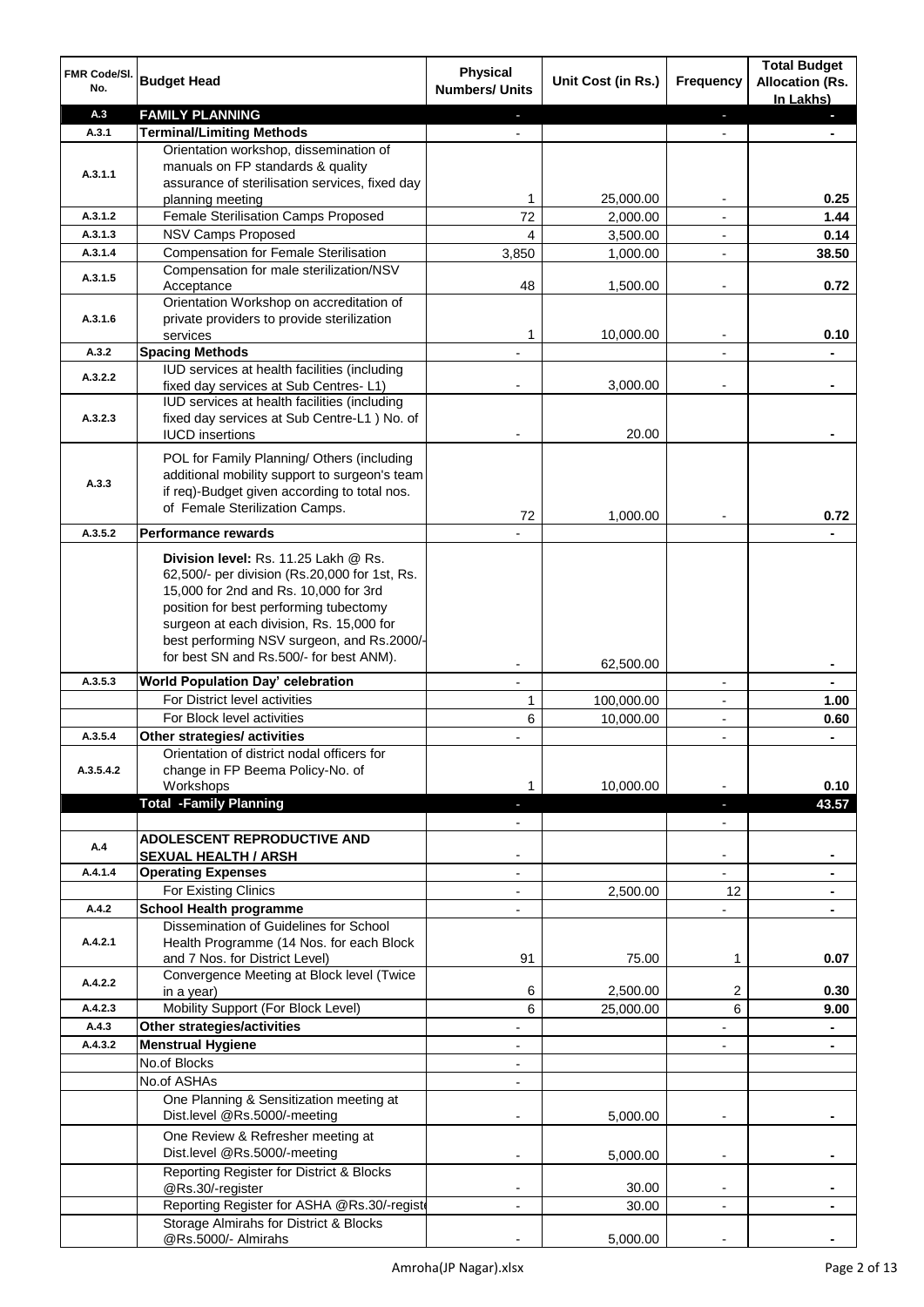| FMR Code/SI.<br>No.    | <b>Budget Head</b>                                                                                                                                        | Physical<br><b>Numbers/ Units</b> | Unit Cost (in Rs.) | <b>Frequency</b>         | <b>Total Budget</b><br><b>Allocation (Rs.</b><br>In Lakhs) |
|------------------------|-----------------------------------------------------------------------------------------------------------------------------------------------------------|-----------------------------------|--------------------|--------------------------|------------------------------------------------------------|
|                        | 2 Flex banner with hanging rod per<br>block/Dist.@Rs.500/-banner                                                                                          |                                   | 500.00             |                          |                                                            |
|                        | <b>Sub-total ARSH</b>                                                                                                                                     |                                   |                    |                          | 9.37                                                       |
| A.5                    | <b>URBAN RCH (focus on Urban slums)</b>                                                                                                                   |                                   |                    | J,                       | a.                                                         |
| A.5.2                  | Human Resource for Urban Health                                                                                                                           |                                   |                    |                          |                                                            |
| A.5.2.1                | Doctors/Mos                                                                                                                                               | 3                                 | 36,000.00          | 6                        | 6.48                                                       |
| A.5.2.4                | <b>ANM</b>                                                                                                                                                | 3                                 | 9,900.00           | 6                        | 1.78                                                       |
| A.5.2.5                | <b>Staff Nurse</b>                                                                                                                                        | 3                                 | 16,500.00          | 6                        | 2.97                                                       |
| A.5.2.12               | Sweeper cum Choukidar                                                                                                                                     | 3                                 | 4,950.00           | 6                        | 0.89                                                       |
| A.5.3                  | Operating expenses for UHP and UHC                                                                                                                        |                                   |                    | $\overline{\phantom{0}}$ |                                                            |
|                        | Rent @7000/Month/Centre                                                                                                                                   | 3                                 | 7,000.00           | 6                        | 1.26                                                       |
|                        | Telephone Bills @ 1000/Month/Centre                                                                                                                       | 3                                 | 1,000.00           | 6                        | 0.18                                                       |
|                        | Electricity Bills @ 1500/Month/Centre                                                                                                                     | 3                                 | 1,500.00           | 6                        | 0.27                                                       |
|                        | Contingency @ 500/Month/Centre                                                                                                                            | 3                                 | 500.00             | 6                        | 0.09                                                       |
|                        | <b>Total- Urban Health</b>                                                                                                                                |                                   |                    | J,                       | 13.92                                                      |
|                        |                                                                                                                                                           | $\overline{\phantom{0}}$          |                    | $\overline{\phantom{a}}$ | $\blacksquare$                                             |
| A.7                    | <b>PNDT Activities</b>                                                                                                                                    | a.                                |                    | $\blacksquare$           | $\overline{\phantom{a}}$                                   |
| A.7.1                  | <b>Support to PC-PNDT Cells</b>                                                                                                                           |                                   |                    | $\overline{\phantom{a}}$ |                                                            |
|                        | <b>Divisional Level</b>                                                                                                                                   | $\overline{\phantom{a}}$          |                    |                          | $\blacksquare$                                             |
|                        | Remuneration of Data Assistant (At Each<br>Division PC-PNDT Cell)                                                                                         |                                   | 17,000.00          | 12                       |                                                            |
|                        | Contingency for the operation of cell @                                                                                                                   |                                   |                    |                          |                                                            |
|                        | Rs.20000/-                                                                                                                                                | $\overline{\phantom{a}}$          | 20,000.00          | 1                        | $\blacksquare$                                             |
|                        | One time office setup cost @ Rs.100000/-<br><b>District Level</b>                                                                                         | $\overline{\phantom{a}}$          | 100,000.00         | 1                        | $\blacksquare$                                             |
|                        | Remuneration of Data Entry Operator (At                                                                                                                   | $\overline{\phantom{a}}$          |                    |                          |                                                            |
|                        | Each District PC-PNDT Cell)<br>Contingency for the operation of cell @                                                                                    | 1                                 | 10,000.00          | 12                       | 1.20                                                       |
|                        | Rs.20000/-                                                                                                                                                | 1                                 | 20,000.00          | 1                        | 0.20                                                       |
|                        | One time office setup cost @ Rs. 50000/-                                                                                                                  | 1                                 | 50,000.00          | 1                        | 0.50                                                       |
| A.7.2                  | <b>Other PNDT activities</b>                                                                                                                              | $\overline{a}$                    |                    | $\overline{a}$           |                                                            |
| A.7.2.3                | Visit of division level inspection committees<br>(TA/DA of Additional Director will be<br>incurred from this amount) @ Rs.30000 for<br>10 visit in a year |                                   | 3.000.00           | 10                       |                                                            |
| A.7.2.8                | Orientation of members of the district<br>advisory committees at Division Levels (No.                                                                     |                                   |                    |                          |                                                            |
| A.7.2.10               | of Workshops)<br>District Level Sensitization (No. of                                                                                                     | $\blacksquare$                    | 25,000.00          | 1                        | ٠                                                          |
|                        | Workshops)<br><b>Total-PC-PNDT</b>                                                                                                                        | 1                                 | 10.000.00          | 1                        | 0.10                                                       |
|                        |                                                                                                                                                           | ٠                                 |                    | $\overline{\phantom{a}}$ | 2.00                                                       |
| A.8                    |                                                                                                                                                           |                                   |                    |                          |                                                            |
|                        | <b>Human Resources</b><br><b>Contractual Staff &amp; Services</b>                                                                                         | ٠                                 |                    | ٠                        | ×.                                                         |
| A.8.1                  |                                                                                                                                                           |                                   |                    |                          |                                                            |
| A.8.1.1.1.f            | Honoraria for ANMs at Sub Centres                                                                                                                         | 61                                | 10,000.00          | 6                        | 36.60                                                      |
| A.8.1.1.2.f            | Honoraria for Staff Nurses - SNCU                                                                                                                         |                                   | 16,500.00          | 6                        |                                                            |
| A.8.1.1.2.f            | Honoraria for Staff Nurses -NRC                                                                                                                           |                                   | 16,500.00          | 6                        |                                                            |
| A.8.1.2.1              | Honoraria for Laboratory Technicians                                                                                                                      | 2                                 | 11,880.00          | 6                        | 1.43                                                       |
| A.8.1.3.5.d            | Honoraria for Paediatricians- Child Health                                                                                                                |                                   | 48,000.00          | 6                        |                                                            |
| A.8.1.3.7<br>A.8.1.5.8 | Honoraria for Dental Doctors<br>Honoraria for M.O.(Training Coordinators for                                                                              | 1                                 | 35,000.00          | 6                        | 2.10                                                       |
|                        | training NRCs/SNCUs)                                                                                                                                      | $\overline{\phantom{a}}$          | 36,000.00          | 6                        |                                                            |
| A.8.1.7.2              | Honoraria for X-Ray Technicians                                                                                                                           | 3                                 | 11,800.00          | 6                        | 2.12                                                       |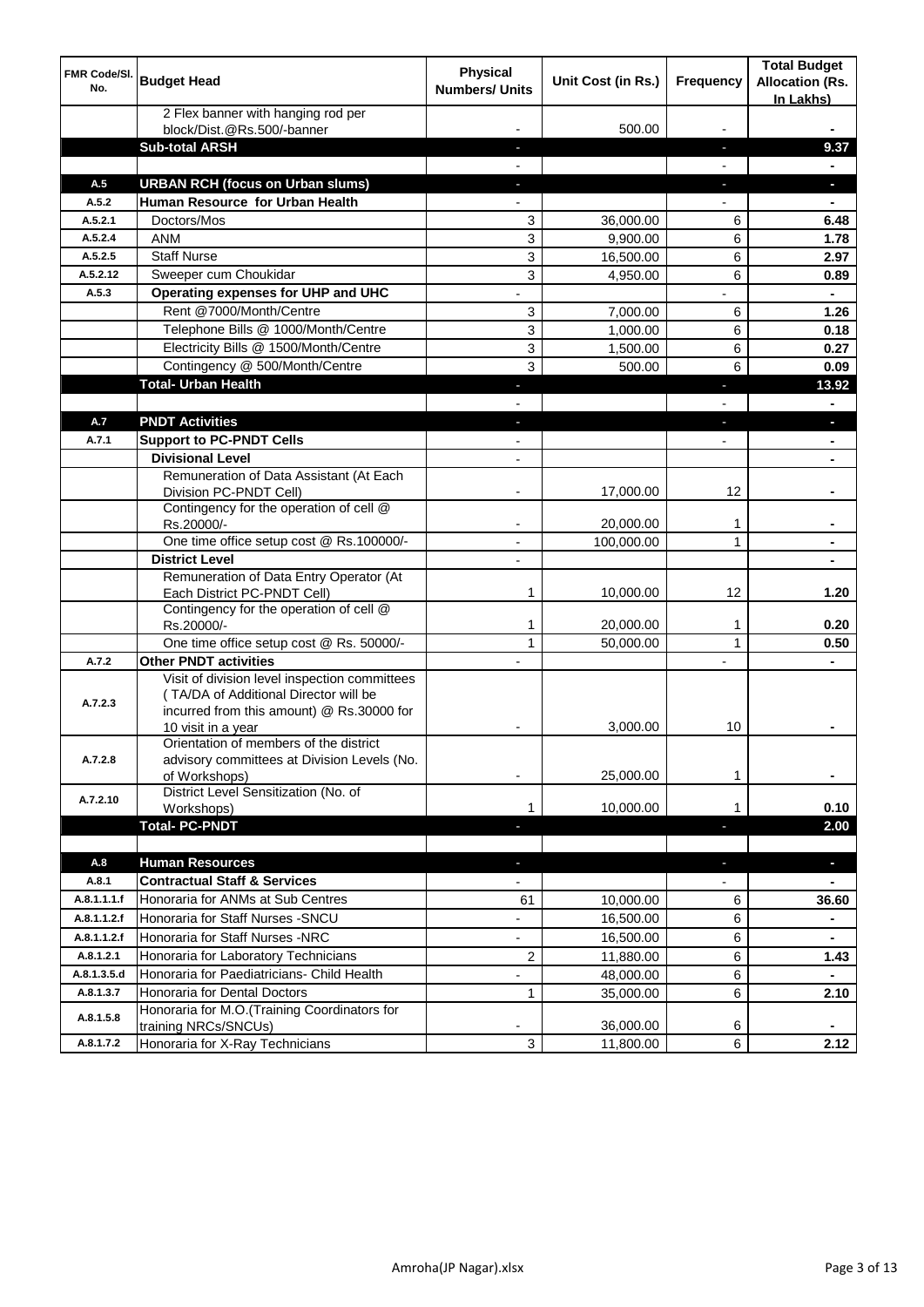| FMR Code/SI.<br>No. | <b>Budget Head</b>                                                           | <b>Physical</b><br><b>Numbers/ Units</b> | Unit Cost (in Rs.) | <b>Frequency</b>         | <b>Total Budget</b><br><b>Allocation (Rs.</b><br>In Lakhs) |
|---------------------|------------------------------------------------------------------------------|------------------------------------------|--------------------|--------------------------|------------------------------------------------------------|
| A.8.1.7.4           | School Health Teams (Exclusively for SH)                                     | $\overline{\phantom{0}}$                 |                    | $\blacksquare$           |                                                            |
| A.8.1.7.4.a         | <b>Honoraria for Medical Officers</b>                                        | $\overline{\phantom{0}}$                 |                    |                          |                                                            |
|                     | No. of MBBS Doctors-Existing                                                 | $\overline{\phantom{0}}$                 | 36,000.00          | 6                        | $\blacksquare$                                             |
|                     | No. of MBBS Doctors-New                                                      | 6                                        | 36,000.00          | 2                        | 4.32                                                       |
|                     | No. of BDS Doctors-Existing                                                  | 4                                        | 35,000.00          | 6                        | 8.40                                                       |
|                     | No. of AYUSH Doctors-Existing                                                | 6                                        | 24,000.00          | 6                        | 8.64                                                       |
|                     | No. of AYUSH Doctors-New                                                     | 6                                        | 24,000.00          | $\overline{c}$           | 2.88                                                       |
| A.8.1.7.4.b         | Honoraria for Physiotherapists                                               | 4                                        | 11,880.00          | 6                        | 2.85                                                       |
| A.8.1.7.4.c         | <b>Honoraria for Dental Hygienists</b>                                       | $\mathbf{1}$                             | 11,880.00          | 6                        | 0.71                                                       |
| A.8.1.7.4.d         | <b>Honoraria for Ophthalmic Assistants</b>                                   | $\overline{7}$                           | 11,880.00          | 6                        | 4.99                                                       |
|                     | Honoraria for Staff Nurses/GNMs-Existing                                     | 9                                        | 16,500.00          | 6                        | 8.91                                                       |
| A.8.1.7.4.e         | Honoraria for Staff Nurses/GNMs-New                                          |                                          | 16,500.00          | $\overline{c}$           | $\blacksquare$                                             |
|                     | Honoraria for ANMs-Existing                                                  | 1                                        | 10,000.00          | 6                        | 0.60                                                       |
| A.8.1.7.4.g         | Honoraria for ANMs-New                                                       | $\overline{2}$                           | 10,000.00          | $\overline{c}$           | 0.40                                                       |
|                     | Honoraria for FP Counsellors(@ Rs.9300/-                                     |                                          |                    |                          |                                                            |
| A.8.1.7.5.1         | (Rs.9000/-Honoraria and 300/-for                                             |                                          |                    |                          |                                                            |
|                     | communication support)                                                       | 4                                        | 9,300.00           | 6                        | 2.23                                                       |
| A.8.1.7.5.2         | <b>Honoraria for ARSH Counsellors</b>                                        |                                          | 12,000.00          | 6                        |                                                            |
| A.8.1.7.5.4         | <b>Honoraria for Nutritionist-NRC</b>                                        | $\overline{a}$                           | 15,000.00          | 6                        | $\overline{\phantom{0}}$                                   |
|                     | <b>Honoraria for Staff under Routine</b>                                     |                                          |                    |                          |                                                            |
|                     | Immunization                                                                 |                                          |                    |                          |                                                            |
|                     | Refrigerator Mechanics-District Level                                        | $\overline{a}$                           | 16,500.00          | 6                        |                                                            |
|                     | Cold Chain Handlers-District Level                                           | 1                                        | 9,900.00           | 6                        | 0.59                                                       |
| A.8.1.7.7           | Vaccine Store Keepers-Division Level                                         | $\overline{a}$                           | 22,000.00          | 6                        | $\blacksquare$                                             |
|                     | Refrigerator Mechanics-Division Level                                        | $\overline{\phantom{a}}$                 | 16,500.00          | 6                        | $\blacksquare$                                             |
|                     | Vaccine Van Drivers-Division Level                                           | $\overline{\phantom{a}}$                 | 16,500.00          | 6                        | $\blacksquare$                                             |
|                     | Cold Chain Handlers-Division Level                                           | $\overline{\phantom{a}}$                 | 9,900.00           | 6                        | $\blacksquare$                                             |
| A.8.1.9             | Honoraria for Data Entry Operators                                           | 1                                        | 8,800.00           | 6                        | 0.53                                                       |
| A.8.1.11.f          | <b>Honoraria for Caretakers-NRC</b>                                          | $\overline{\phantom{a}}$                 | 4,000.00           | 6                        | $\blacksquare$                                             |
| A.8.1.11.f          | <b>Honoraria for Cooks-NRC</b>                                               |                                          | 5,000.00           | 6                        |                                                            |
|                     | <b>TOTAL - HUMAN RESOURCE</b>                                                |                                          |                    |                          | 88.31                                                      |
|                     |                                                                              |                                          |                    |                          |                                                            |
|                     |                                                                              |                                          |                    |                          |                                                            |
| A.9                 | <b>TRAINING</b>                                                              | ٠                                        |                    | ٠                        |                                                            |
|                     |                                                                              |                                          |                    |                          |                                                            |
| A.9.3               | <b>Maternal Health Training</b>                                              |                                          |                    |                          |                                                            |
| A.9.3.1             | <b>Skilled Attendance at Birth / SBA</b>                                     |                                          |                    |                          |                                                            |
| A.9.3.1.1           |                                                                              | $\mathbf{1}$                             |                    |                          |                                                            |
|                     | Setting up of SBA Training Centres<br><b>Training of Staff Nurses in SBA</b> |                                          | 25,000.00          |                          | 0.25                                                       |
| A.9.3.1.4           | Total Batches to be conducted (4 Per                                         |                                          |                    |                          |                                                            |
|                     | Batch) @ Rs.103300/ Batch                                                    | 4                                        | 103,300.00         | $\overline{\phantom{a}}$ | 4.13                                                       |
| A.9.3.4             | <b>Safe Abortion Services Training</b>                                       |                                          |                    |                          | $\blacksquare$                                             |
|                     | Training of Medical Officers in safe                                         |                                          |                    |                          |                                                            |
|                     | abortion                                                                     |                                          |                    |                          |                                                            |
| A.9.3.4.2           | Total Batches to be conducted @ Rs.52000                                     |                                          |                    |                          |                                                            |
|                     | /batch                                                                       |                                          | 52,000.00          |                          |                                                            |
| A.9.3.5             | RTI / STI Training                                                           |                                          |                    | $\overline{\phantom{a}}$ |                                                            |
|                     | <b>Training of Medical Officers in RTI/STI</b>                               | $\overline{\phantom{a}}$                 |                    | $\blacksquare$           | ٠                                                          |
| A.9.3.5.3           | Total Batches to be conducted @ Rs.72600                                     |                                          |                    |                          |                                                            |
|                     | /batch                                                                       |                                          | 72,600.00          |                          | 0.73                                                       |
|                     | Sub Total - Maternal Health Training                                         |                                          |                    |                          | 5.11                                                       |
|                     |                                                                              |                                          |                    |                          |                                                            |
| A.9.5               | <b>Child Health Training</b>                                                 | J.                                       |                    | J.                       |                                                            |
| A.9.5.2.2           | <b>F-IMNCI Training for Medical Officers</b>                                 |                                          |                    |                          |                                                            |
|                     | <b>Total Training Load</b>                                                   |                                          |                    |                          |                                                            |
|                     | <b>Batch Size/Participants</b>                                               | 16                                       |                    |                          |                                                            |
|                     | No. of Batches                                                               |                                          | 212,900.00         | $\overline{\phantom{a}}$ |                                                            |
|                     | Total Batches to be observed(25% of                                          |                                          |                    |                          |                                                            |
|                     | organized batches)                                                           | $\overline{\phantom{a}}$                 | 7,500.00           |                          |                                                            |
| A.9.5.2.3           | <b>F-IMNCI Training for Staff Nurses</b>                                     | $\overline{\phantom{a}}$                 |                    |                          |                                                            |
|                     | <b>Total Training Load</b>                                                   | $\overline{\phantom{a}}$                 |                    |                          |                                                            |
|                     | <b>Batch Size/Participants</b>                                               | $\overline{\phantom{a}}$                 |                    |                          |                                                            |
|                     | No. of Batches<br>Total Batches to be observed(25% of                        | $\overline{\phantom{a}}$                 | 206,900.00         |                          | $\blacksquare$                                             |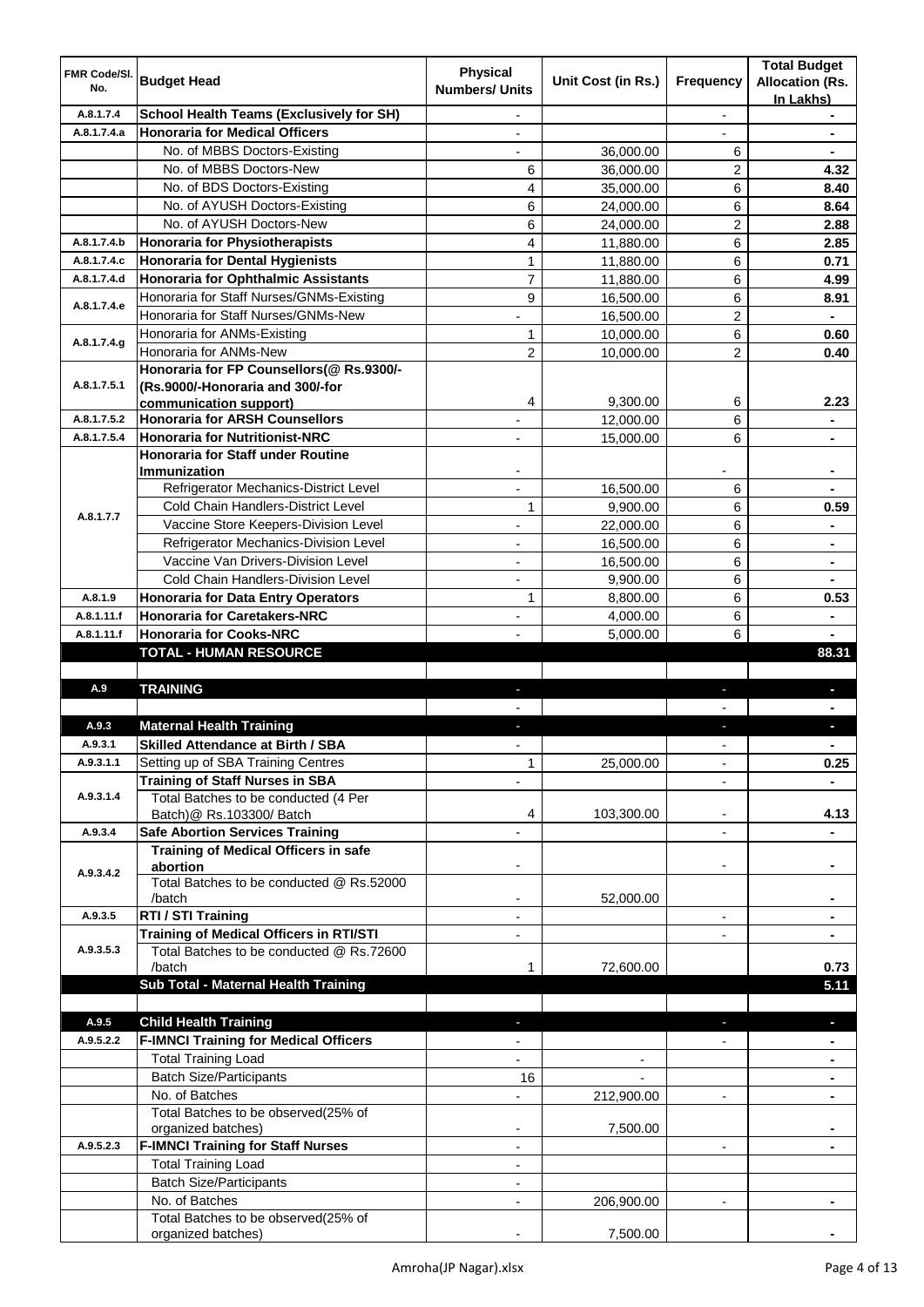| FMR Code/SI.<br>No. | <b>Budget Head</b>                                                                  | <b>Physical</b><br><b>Numbers/ Units</b> | Unit Cost (in Rs.) | <b>Frequency</b> | <b>Total Budget</b><br><b>Allocation (Rs.</b><br>In Lakhs) |
|---------------------|-------------------------------------------------------------------------------------|------------------------------------------|--------------------|------------------|------------------------------------------------------------|
| A.9.5.5.2.a         | <b>IMNCI Plus(CCSP)-10 Days TOT for</b><br><b>Physicians</b>                        |                                          |                    |                  |                                                            |
|                     | <b>Total Training Load</b>                                                          |                                          |                    |                  |                                                            |
|                     | <b>Batch Size/Participants</b>                                                      | 24                                       |                    |                  |                                                            |
|                     | No. of Batches                                                                      |                                          | 576,300.00         |                  |                                                            |
|                     | Total Batches to be observed(25% of                                                 |                                          |                    |                  |                                                            |
|                     | organized batches)                                                                  |                                          | 11,000.00          |                  |                                                            |
|                     | <b>Sub Total- Child Health Training</b>                                             |                                          |                    |                  |                                                            |
|                     | Adolescent Reproductive and Sexual Health/                                          |                                          |                    |                  |                                                            |
| A.9.7               | <b>ARSH Training</b>                                                                |                                          |                    |                  |                                                            |
|                     | <b>ARSH training for ANMs/LHVs</b>                                                  |                                          |                    |                  |                                                            |
| A.9.7.4             | Total Batches to be conducted@ Rs.71000/                                            |                                          |                    |                  |                                                            |
|                     | <b>Batch</b><br><b>Sub Total- ARSH Training</b>                                     | 3                                        | 71,000.00          |                  | 2.13<br>2.13                                               |
|                     |                                                                                     |                                          |                    |                  |                                                            |
| A.9.8.4.2           | <b>Clinical Establishment Act</b>                                                   | 1                                        | 798,000.00         |                  | 7.98                                                       |
|                     |                                                                                     |                                          |                    |                  |                                                            |
|                     | <b>TOTAL - Training</b>                                                             | ٠                                        |                    | J,               | 15.22                                                      |
|                     |                                                                                     |                                          |                    |                  |                                                            |
| A.10<br>A.10.2      | <b>PROGRAMME MANAGEMENT</b><br><b>District Programme Management Support</b><br>Unit | J                                        |                    |                  | J,                                                         |
|                     | <b>Contractual Staffs for DPMSU</b>                                                 |                                          |                    |                  |                                                            |
| A.10.2.1            | Honoraria for District Programme Manager                                            | 1                                        | 32,700.00          | 6                | 1.96                                                       |
| A.10.2.2            | Honoraria for District Accounts Manager                                             | 1                                        | 26,650.00          | 6                | 1.60                                                       |
| A.10.2.3            | Honoraria for District Data Manager(District                                        |                                          |                    |                  |                                                            |
|                     | Data cum Account Assistant)                                                         | 1                                        | 18,150.00          | 6                | 1.09                                                       |
| A.10.2.7            | Honoraria for Office Assistant                                                      | $\mathbf{1}$                             | 7,000.00           | 6                | 0.42                                                       |
| A.10.2.8.1          | Operational Expenses for DPMU unit                                                  | 1                                        | 75,000.00          | 6                | 4.50                                                       |
| A.10.2.8.2          | Honoraria for District Community Process<br>Manager                                 | 1                                        | 26,650.00          | 6                | 1.60                                                       |
|                     | <b>Sub Total - DPMU</b>                                                             |                                          |                    |                  | 11.17                                                      |
|                     |                                                                                     |                                          |                    |                  |                                                            |
| A.10.3              | <b>Block Programme Management Unit (BPMU)</b>                                       |                                          |                    |                  | $\blacksquare$                                             |
| A.10.3.1            | Honoraria for Block Programme Managers                                              | 6                                        | 20,000.00          | 6                | 7.20                                                       |
| A.10.3.2            | Honoraria for Block Accounts Managers                                               | 6                                        | 10,000.00          | 6                | 3.60                                                       |
|                     | <b>Sub Total - DPMU</b>                                                             | H,                                       |                    | L.               | 10.80                                                      |
|                     |                                                                                     |                                          |                    |                  |                                                            |
| A.10.6              | <b>Concurrent Audit System</b>                                                      | $\overline{\phantom{a}}$                 |                    | L,               | $\blacksquare$                                             |
|                     | Budget For Block Units(Rs.1500 per<br>Block/Quarter)                                | 6                                        | 1,500.00           | 4                | 0.36                                                       |
|                     | Budget For District (District HO Rs.                                                |                                          |                    |                  |                                                            |
|                     | 4500/Month)                                                                         | 1                                        | 4,500.00           | 12               | 0.54                                                       |
|                     | <b>Sub Total - Concurrent Audit</b>                                                 |                                          |                    |                  | 0.90                                                       |
| A.10.7              | <b>Mobility Support, Field Visits</b>                                               | $\overline{\phantom{a}}$                 |                    | L,               | $\blacksquare$                                             |
|                     | Mobility Support-DPMU/District (2 Vehicles                                          |                                          |                    |                  |                                                            |
| A.10.7.2            | per District per month)                                                             | 2                                        | 25,000.00          | 12               | 6.00                                                       |
| A.10.7.3            | Mobility Support-BPMU/Block (1 Vehicle per<br>District per Month)                   | 6                                        | 25,000.00          | 12               | 18.00                                                      |
| A.10.7.4.1          | Mobility Support for Div.PMU Division & AD<br>Offices( 1 vehicle per Division)      |                                          | 25,000.00          | 12               |                                                            |
|                     | Sub Total - Mobility Support, Field Visits                                          |                                          |                    |                  | 24.00                                                      |
|                     |                                                                                     |                                          |                    |                  |                                                            |
|                     | <b>TOTAL - Programme Management</b>                                                 |                                          |                    |                  | 46.87                                                      |
|                     |                                                                                     |                                          |                    |                  |                                                            |
|                     | <b>GRAND TOTAL- RCH FLEXIPOOL</b>                                                   |                                          |                    |                  | 748.27                                                     |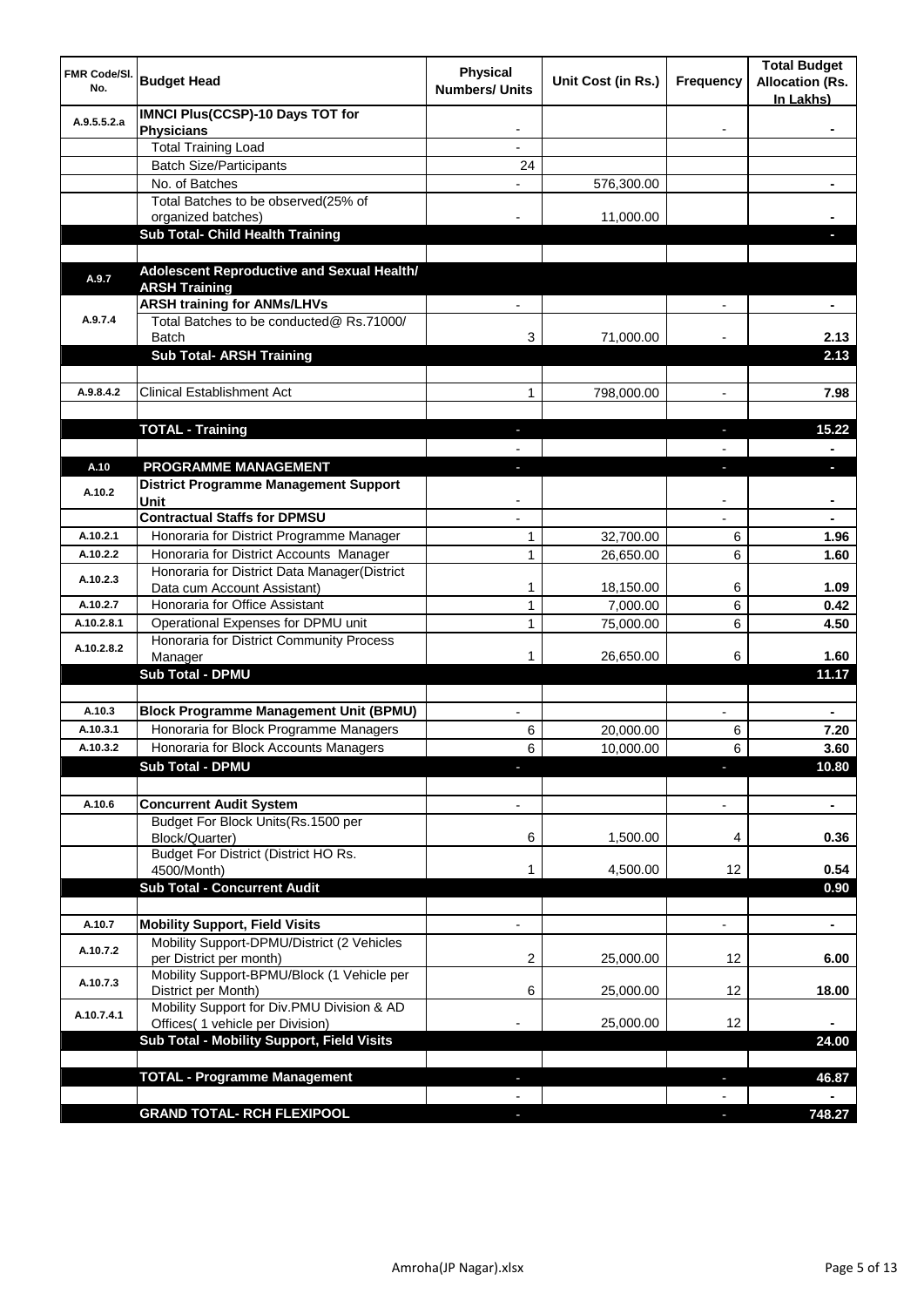| FMR Code/SI.<br>No.        | <b>Budget Head</b>                                                                                                                                                         | <b>Physical</b><br><b>Numbers/ Units</b> | Unit Cost (in Rs.) | <b>Frequency</b>         | <b>Total Budget</b><br><b>Allocation (Rs.</b><br>In Lakhs) |
|----------------------------|----------------------------------------------------------------------------------------------------------------------------------------------------------------------------|------------------------------------------|--------------------|--------------------------|------------------------------------------------------------|
|                            |                                                                                                                                                                            |                                          |                    |                          |                                                            |
| в                          | <b>MISSION FLEXIPOOL</b>                                                                                                                                                   | ٠                                        |                    | н                        |                                                            |
| <b>B1</b>                  | <b>ASHA</b><br>ASHA State Trainers - TOT (Module VI&VII)-                                                                                                                  |                                          |                    |                          |                                                            |
| B <sub>1.1.1.4.2</sub>     | National Level-Cost of TA/DA                                                                                                                                               |                                          | 15,000.00          |                          |                                                            |
| B1.1.3.3                   | <b>Incentive for FP</b>                                                                                                                                                    | $\overline{\phantom{a}}$                 |                    | $\overline{a}$           |                                                            |
| B1.1.3.3.1                 | Incentive for ASHA @ Rs. 1000 if a couple<br>adopts permanent methods after 02<br>children(Assumed that 15.56 % clients<br>adopts permanent methods after 02<br>children). | 606                                      | 1,000.00           |                          | 6.06                                                       |
| B1.1.3.5                   | <b>Other incentive</b>                                                                                                                                                     |                                          |                    |                          |                                                            |
| B1.1.3.5.1                 | On taking Complicated On pregnancy cases<br>or New born cases to the health facility<br>@Rs.150/- case (up to 3 cases/year)                                                | 1,419                                    | 150.00             | 3                        | 6.39                                                       |
| B1.1.3.5.3                 | Birth & Death Registration (For 30 birth & 9<br>deaths/ASHA) - Amount Approved 90% Only                                                                                    | 1,419                                    | 180.00             |                          | 2.30                                                       |
| B1.1.3.5.5                 | TA/DA for attending Monthly Meetings<br>@Rs.100/Meeting - Amount Approved 90%                                                                                              |                                          |                    |                          |                                                            |
|                            | Only<br>Maternal Death Audit Information                                                                                                                                   | 1,419                                    | 100.00             | 12                       | 15.33                                                      |
| B1.1.3.5.6                 | (@Rs.200/Case)-Amount Approved 50%<br>Only                                                                                                                                 | 165                                      | 200.00             | $\overline{\phantom{a}}$ | 0.17                                                       |
| B1.1.3.5.12                | Incentives to ASHA Sangini(@Rs.150 for                                                                                                                                     |                                          |                    |                          |                                                            |
|                            | one field visit and 20 visits per month)<br><b>Other Activities</b>                                                                                                        |                                          | 3,000.00           | 10                       |                                                            |
| B1.1.3.6                   | ASHA Divas/Annual ASHA Samellan-                                                                                                                                           |                                          |                    |                          |                                                            |
| B1.1.3.6.1                 | (Amount Approved 70% Only)                                                                                                                                                 | 1,419                                    | 250.00             |                          | 2.48                                                       |
|                            | <b>ASHA Payment Voucher</b>                                                                                                                                                | 1,419                                    | 25.00              |                          | 0.35                                                       |
| B <sub>1.1</sub> .3.6.3    | <b>ASHA Master Payment Register</b>                                                                                                                                        | 6                                        | 150.00             |                          | 0.01                                                       |
|                            | <b>ASHA Sangini Format</b>                                                                                                                                                 | 51                                       | 50.00              |                          | 0.03                                                       |
| B1.1.4                     | Awards to ASHA's/Link workers                                                                                                                                              | 6                                        | 5,000.00           |                          | 0.30                                                       |
| B1.1.5                     | <b>ASHA Resource Centre/ASHA Mentoring</b><br>Group                                                                                                                        |                                          |                    |                          |                                                            |
| B1.1.5.4                   | Mobility Costs ASHA Mentoring Group for<br>district*4 meetings@Rs.2500/meeting                                                                                             | 4                                        | 2,500.00           |                          | 0.10                                                       |
|                            | <b>Sub Total - ASHA</b>                                                                                                                                                    |                                          |                    |                          | 33.51                                                      |
| <b>B2</b>                  | <b>Untied Funds</b>                                                                                                                                                        |                                          |                    |                          | ٠                                                          |
| <b>B2.1</b>                | No. of CHCs/SDH and Amount Approved 71%<br>Only                                                                                                                            | 8                                        | 50,000.00          | 1                        | 2.84                                                       |
| <b>B2.2</b>                | No. of PHCs and Amount Approved 93% Only                                                                                                                                   | 23                                       | 25,000.00          | 1                        | 5.35                                                       |
| <b>B2.3</b>                | No. of Sub Centres and Amount Approved<br>46% Only                                                                                                                         | 169                                      | 10,000.00          | 1                        | 7.77                                                       |
| <b>B2.4</b>                | No. of VHNSCs and Amount Approved 36%<br>Only                                                                                                                              | 484                                      | 10,000.00          | 1                        | 17.42                                                      |
|                            | <b>Sub Total - Untied Funds</b>                                                                                                                                            |                                          |                    |                          | 33.39                                                      |
|                            |                                                                                                                                                                            |                                          |                    |                          | Ξ.                                                         |
| <b>B.3</b>                 | <b>Annual Maintenance Grants</b>                                                                                                                                           |                                          |                    |                          | ٠                                                          |
| <b>B3.1</b>                | No. of CHCs and Amount Approved 70% Only                                                                                                                                   | 8                                        | 100,000.00         | 1                        | 5.60                                                       |
| <b>B3.2</b>                | No. of PHCs and Amount Approved 69% Only                                                                                                                                   | 23                                       | 50,000.00          | 1                        | 7.94                                                       |
| <b>B3.3</b>                | No. of Sub Centres and Amount Approved<br>49% Only<br>Sub Total - AMG                                                                                                      | 128                                      | 10,000.00          | 1                        | 6.27<br>19.81                                              |
|                            |                                                                                                                                                                            |                                          |                    |                          |                                                            |
| B.6                        | <b>Corpus Grants to HMS/RKS</b>                                                                                                                                            | ÷.                                       |                    | J,                       | $\overline{\phantom{a}}$                                   |
| <b>B6.1</b>                | District Hospitals (DH+DWH)                                                                                                                                                | 2                                        |                    | $\blacksquare$           | $\blacksquare$                                             |
|                            | Amount Approved for District Hospitals                                                                                                                                     |                                          |                    |                          | 7.30                                                       |
| <b>B6.2</b><br><b>B6.3</b> | No. of CHCs and Amount Approved 90% Only                                                                                                                                   | 8                                        | 100,000.00         | 1                        | 7.20                                                       |
|                            | No. of PHCs and Amount Approved 90% Only                                                                                                                                   | 23                                       | 50,000.00          | 1                        | 10.35                                                      |
|                            | <b>Sub Total - HMS/RKS</b>                                                                                                                                                 |                                          |                    |                          | 24.85                                                      |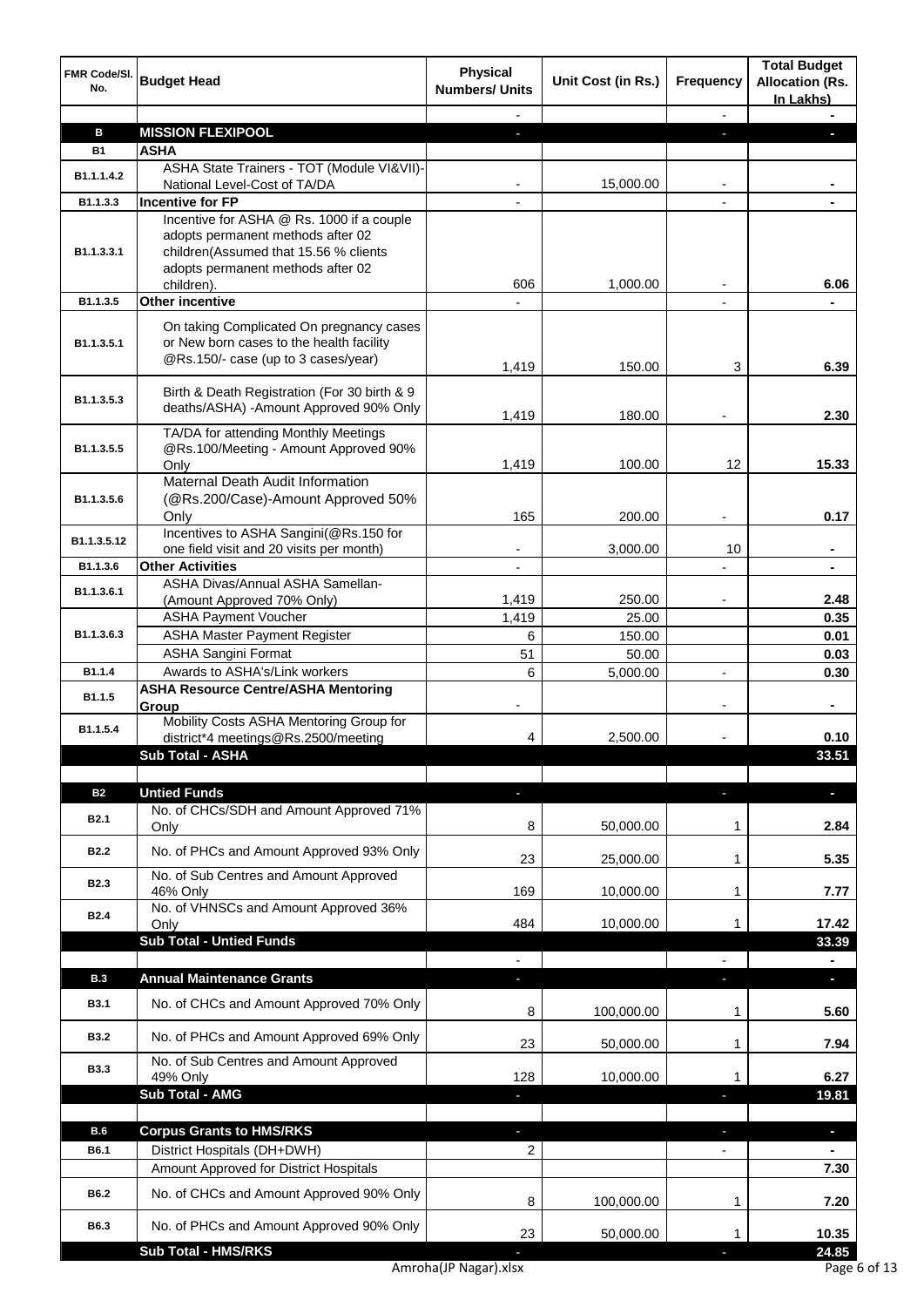| FMR Code/SI.<br>No. | <b>Budget Head</b>                                                                                                                | <b>Physical</b><br><b>Numbers/ Units</b> | Unit Cost (in Rs.) | Frequency                | <b>Total Budget</b><br><b>Allocation (Rs.</b><br>In Lakhs) |
|---------------------|-----------------------------------------------------------------------------------------------------------------------------------|------------------------------------------|--------------------|--------------------------|------------------------------------------------------------|
|                     |                                                                                                                                   |                                          |                    | ٠                        |                                                            |
| <b>B9</b>           | <b>Mainstreaming of AYUSH</b>                                                                                                     | ٠                                        |                    | ٠                        | L.                                                         |
| <b>B.9.1</b>        | <b>Medical Officers (Only AYUSH)</b>                                                                                              | $\overline{\phantom{a}}$                 |                    | $\overline{\phantom{a}}$ |                                                            |
| B.9.1.1             | <b>Contractual Medical Officers</b>                                                                                               | 19                                       | 24,000.00          | 6                        | 27.36                                                      |
| <b>B.9.2</b>        | <b>AYUSH Pharmacists</b>                                                                                                          | $\overline{7}$                           | 9,000.00           | 6                        | 3.78                                                       |
|                     | <b>Sub Total (AYUSH)</b>                                                                                                          | ٠                                        |                    | ٠                        | 31.14                                                      |
|                     | <b>IEC-BCC Activities</b>                                                                                                         |                                          |                    |                          |                                                            |
| <b>B10</b>          | <b>Implementation of BCC/IEC Activities at</b>                                                                                    | ٠                                        |                    |                          | $\blacksquare$                                             |
| <b>B.10.2</b>       | district level                                                                                                                    |                                          |                    |                          | 3.00                                                       |
| B.10.5.2            | Printing of WIFS Cards, Referral Slips, etc                                                                                       | $\overline{\phantom{a}}$                 |                    | $\overline{\phantom{a}}$ | ٠                                                          |
|                     | WIFS Cards for School Children(No. of Cards)                                                                                      | 35,302                                   | 4.00               |                          | 1.41                                                       |
|                     | Sub Total (IEC/BCC)                                                                                                               |                                          |                    |                          | 4.41                                                       |
|                     |                                                                                                                                   |                                          |                    |                          |                                                            |
| <b>B15</b>          | <b>Planning, Implementation and Monitoring</b>                                                                                    |                                          |                    |                          |                                                            |
| B15.2               | <b>Quality Assurance</b>                                                                                                          |                                          |                    |                          |                                                            |
| B15.2.2             | <b>Quality Assurance Committees</b>                                                                                               | $\overline{\phantom{0}}$                 |                    |                          |                                                            |
|                     | <b>Division Level</b>                                                                                                             | $\overline{\phantom{0}}$                 |                    |                          |                                                            |
|                     | One time establishment @ Rs. 1.00 Lakh/<br>Division (Amount Approved 50% Only)                                                    | $\blacksquare$                           | 100,000.00         | 1                        |                                                            |
|                     | Operational Expenses @Rs. 5000/month/                                                                                             |                                          |                    |                          |                                                            |
|                     | division (Amount Approved 50% Only)                                                                                               |                                          | 5,000.00           | 12                       |                                                            |
|                     | <b>District Level</b>                                                                                                             |                                          |                    |                          |                                                            |
|                     | One time establishment @ Rs. 1.00 Lakh/<br>District (Amount Approved 50% Only)                                                    | 1                                        | 100,000.00         | 1                        | 0.50                                                       |
|                     | Operational Expenses @Rs. 5000/ Month/<br>District (Amount Approved 50% Only)                                                     |                                          |                    |                          |                                                            |
| B15.2.4             | <b>Review meetings</b>                                                                                                            | 1<br>٠                                   | 5,000.00           | 12                       | 0.30                                                       |
| B15.2.4.2           | <b>Division Level</b>                                                                                                             |                                          |                    |                          |                                                            |
|                     | Review meetings @ Rs 10000/- per meeting<br>for 4 meeting per division (Amount Approved<br>50% Only)                              |                                          | 10,000.00          | 4                        |                                                            |
|                     | <b>District Level</b>                                                                                                             |                                          |                    |                          |                                                            |
|                     | Review meetings @ Rs 10000/- per meeting<br>for 4 meeting per District (Amount Approved                                           |                                          |                    |                          |                                                            |
|                     | 50% Only)                                                                                                                         | 1                                        | 10,000.00          | 4                        | 0.20                                                       |
| B15.2.5             | <b>Other Block Level Activities</b>                                                                                               |                                          |                    |                          |                                                            |
| B15.2.5.1           | <b>Block QA visioning meeting (Orienting</b><br><b>Block Officials on Facility Solutions Levels-</b><br>Amount Approved 50% Only) | 1                                        | 35,000.00          | 1                        | 0.18                                                       |
| B15.2.5.2           | Quality Management System (QMS) training<br>workshop - (Amount Approved 50% Only)                                                 |                                          |                    |                          |                                                            |
|                     | <b>Sub Total - Quality Assurance</b>                                                                                              | 1                                        | 100,000.00         | L                        | 0.50<br>1.68                                               |
|                     |                                                                                                                                   |                                          |                    |                          |                                                            |
| B15.3               | <b>Monitoring and Evaluation</b>                                                                                                  |                                          |                    |                          |                                                            |
| B15.3.1.6.3         | Honoraria of Data Entry Operators for MCTS                                                                                        | 6                                        | 11,000.00          | 6                        | 3.96                                                       |
| B15.3.2             | <b>Computerization HMIS and E-governance</b>                                                                                      |                                          |                    |                          | $\blacksquare$                                             |
|                     | HMIS Operational Cost (excluding HR & Trainings)-                                                                                 |                                          |                    |                          |                                                            |
|                     | Expenses for Internet @1500/month/<br>computer for 951 Nos                                                                        | 6                                        | 1,500.00           | 12                       | 1.08                                                       |
| B15.3.2.1.a         | Expenses for Internet Rs.750/pm/block<br>computer(new) for 820 Nos.                                                               | 6                                        | 750.00             | 12                       | 0.54                                                       |
|                     | Expenses for Internet Data Card @Rs.<br>750/pm/Computer (new) for 75 Nos.                                                         | 1                                        | 750.00             | 12                       | 0.09                                                       |
|                     | Expenses for Internet Data Card<br>@Rs.750/pm/Computer (new) for 18 Nos.                                                          |                                          | 750.00             | 12                       |                                                            |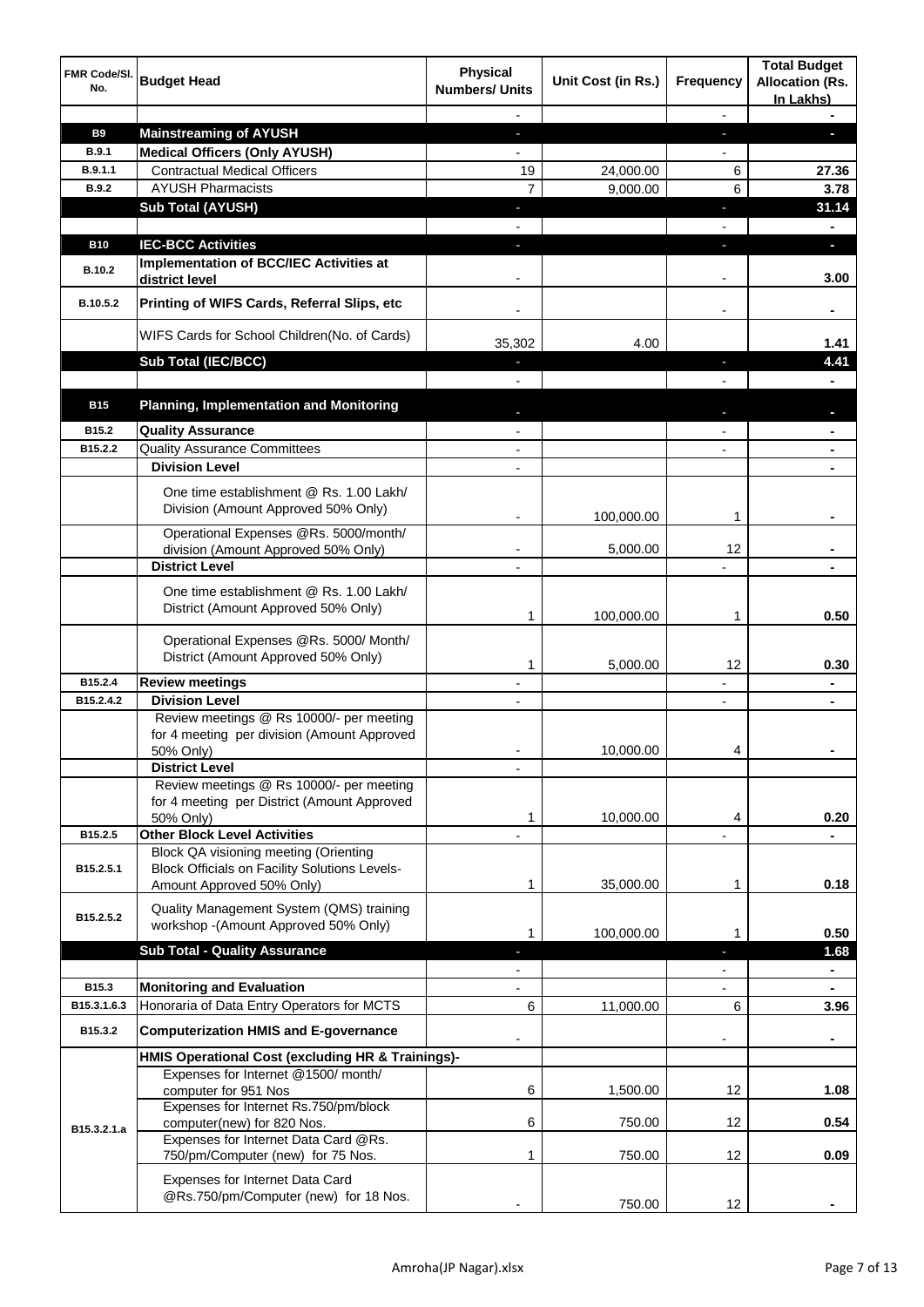| FMR Code/SI.<br>No.    | <b>Budget Head</b>                                                                                             | <b>Physical</b><br><b>Numbers/ Units</b> | Unit Cost (in Rs.) | <b>Frequency</b>         | <b>Total Budget</b><br><b>Allocation (Rs.</b><br>In Lakhs) |
|------------------------|----------------------------------------------------------------------------------------------------------------|------------------------------------------|--------------------|--------------------------|------------------------------------------------------------|
| B15.3.2.1.d            | Other Office and admin expenses                                                                                |                                          |                    |                          |                                                            |
| B15.3.2.1.d.2          | Maintenance of Computers/AMC/etc -HMIS<br>(Block -PHC/CHC,CH, CMF (M/F) Old<br>@Rs. 4000/unit for 951 no.      | 6                                        | 4,000.00           | 1                        | 0.24                                                       |
| B15.3.2.1.d.3          | Purchase of computer consumables/Admin<br>Expenses @ Rs.1000.00 for 951 no.-Six                                |                                          |                    |                          |                                                            |
| B15.3.2.2.a            | Months<br>MCTS Operational Cost (excluding HR &                                                                | 6                                        | 1,000.00           | 6                        | 0.36                                                       |
| B15.3.2.2.b            | Trainings)<br>Procurement of computers/Printers/<br>Cartridges , etc. - @50,000.00/Computer                    |                                          |                    |                          | ۰                                                          |
| B15.3.2.2.d            | Systems for 820 No.<br>Other Office and admin expenses                                                         | 6                                        | 50,000.00          | 1                        | 3.00                                                       |
| B15.3.3                | @12,000.00 per year -820 No.(New)<br>Other M & E Activities                                                    | 6                                        | 12,000.00          | 1                        | 0.72                                                       |
| B15.3.3.5              | Review Meetings for MCTS @ Rs<br>4,000/meeting for 12 meetings<br><b>Sub Total - Monitoring and Evaluation</b> | 1                                        | 4,000.00           | 12                       | 0.48<br>10.47                                              |
|                        |                                                                                                                |                                          |                    |                          | $\blacksquare$                                             |
| <b>B.16</b><br>B16.1.1 | <b>PROCUREMENT</b><br><b>Procurement of Equipments: MH</b>                                                     |                                          |                    | н                        | n,                                                         |
| B16.1.1.2              | MVA / EVA Kits for Safe Abortion services                                                                      | 10                                       | 2,500.00           |                          | 0.25                                                       |
| B16.1.6                | <b>Equipments for ARSH/ School Health</b>                                                                      |                                          |                    |                          | $\blacksquare$                                             |
| B16.1.6.1              | Equipments for ARSH Clinics (New)                                                                              |                                          | 15,000.00          | 1                        |                                                            |
|                        | <b>Sub Total (Procurement of Equipments)</b>                                                                   |                                          |                    |                          | 0.25                                                       |
| B.16.2.1               | Drugs & supplies for MH                                                                                        |                                          |                    | $\overline{a}$           | $\blacksquare$                                             |
|                        | Drugs for Safe Abortion (No. of MMA                                                                            |                                          |                    |                          |                                                            |
| B.16.2.1.2             | estimated in year 2013-14)                                                                                     | 17                                       | 200.00             | $\overline{\phantom{a}}$ | 0.03                                                       |
| B.16.2.4               | <b>Supplies for IMEP</b>                                                                                       |                                          |                    | $\overline{\phantom{a}}$ | $\blacksquare$                                             |
| B.16.2.4.1             | Bio-Medical Waste Management-District<br>level                                                                 |                                          |                    | $\overline{\phantom{a}}$ | 8.92                                                       |
| B.16.2.4.2             | Bio-Medical Waste Management-CHC level                                                                         | -                                        |                    | $\overline{\phantom{a}}$ | 11.01                                                      |
| B.16.2.4.3             | Cleaning/Washing, House keeping and<br>Laundry Management - District Level                                     |                                          |                    |                          | 9.79                                                       |
| B.16.2.4.4             | Cleaning/Washing, House keeping and<br>Laundry Management - CHC/PHC Level                                      | $\blacksquare$                           |                    |                          | 14.69                                                      |
|                        | <b>ASHA Drug Kits</b><br>Drug Kit replenishment for ASHAs @ Rs.                                                |                                          |                    |                          |                                                            |
| B.16.2.5.2             | 300/ASHA                                                                                                       | 927                                      | 300.00             |                          | 2.78                                                       |
| B.16.2.6               | Drugs & supplies for WIFS                                                                                      |                                          |                    |                          |                                                            |
|                        | For Govt. & Govt. aided Schools (Classes VI<br>to XII)                                                         |                                          |                    |                          |                                                            |
|                        | <b>Total Beneficiaries</b>                                                                                     | 65,517                                   |                    |                          |                                                            |
| B.16.2.6.1             | IFA Tables Required at District (<br>Beneficiary* 52 Tabs)                                                     | 3,406,898                                | 0.12               |                          | 4.09                                                       |
| B.16.2.6.2             | Albendazole Tablets Required at District<br>(Beneficiary *2 Tabs)                                              | 131,035                                  | 1.00               | ۰                        | 1.31                                                       |
| B.16.2.7               | Drugs & Supplies under SHP                                                                                     | $\overline{\phantom{a}}$                 |                    |                          | $\blacksquare$                                             |
|                        | <b>For Aganwadi Centres</b>                                                                                    |                                          |                    |                          | ٠                                                          |
|                        | Expected No. of Children at AWCs<br>No. of IFA Bottles (One bottle of 100                                      | 26,025                                   |                    |                          |                                                            |
|                        | ml./child)                                                                                                     | 26,025                                   | 10.00              |                          | 2.60                                                       |
|                        | Albendazole Tablets (2 tablets per Child)                                                                      | 52,050                                   | 1.00               |                          | 0.52                                                       |
|                        | For Primary Schools(For Govt. & Govt.<br>aided Schools Classes I to V)                                         |                                          |                    |                          |                                                            |
|                        | Expected No. of Children in Schools                                                                            | 119,624                                  |                    |                          |                                                            |
|                        | No. of Tablets Required at District (52                                                                        |                                          |                    |                          |                                                            |
|                        | Tabs./ Beneficiary)<br>No. of Tablets Required at District (2 Tabs./                                           | 6,220,424                                | 0.12               |                          | 7.46                                                       |
|                        | Beneficiary)                                                                                                   | 239,247                                  | 1.00               |                          | 2.39                                                       |
|                        | <b>Medicines for Teams</b>                                                                                     |                                          |                    |                          |                                                            |
|                        | No. of Blocks<br>First Time Medicines For Teams (2 Teams                                                       | 6                                        |                    |                          |                                                            |
|                        | in Each Block)                                                                                                 | 12                                       | 18,000.00          |                          | 2.16                                                       |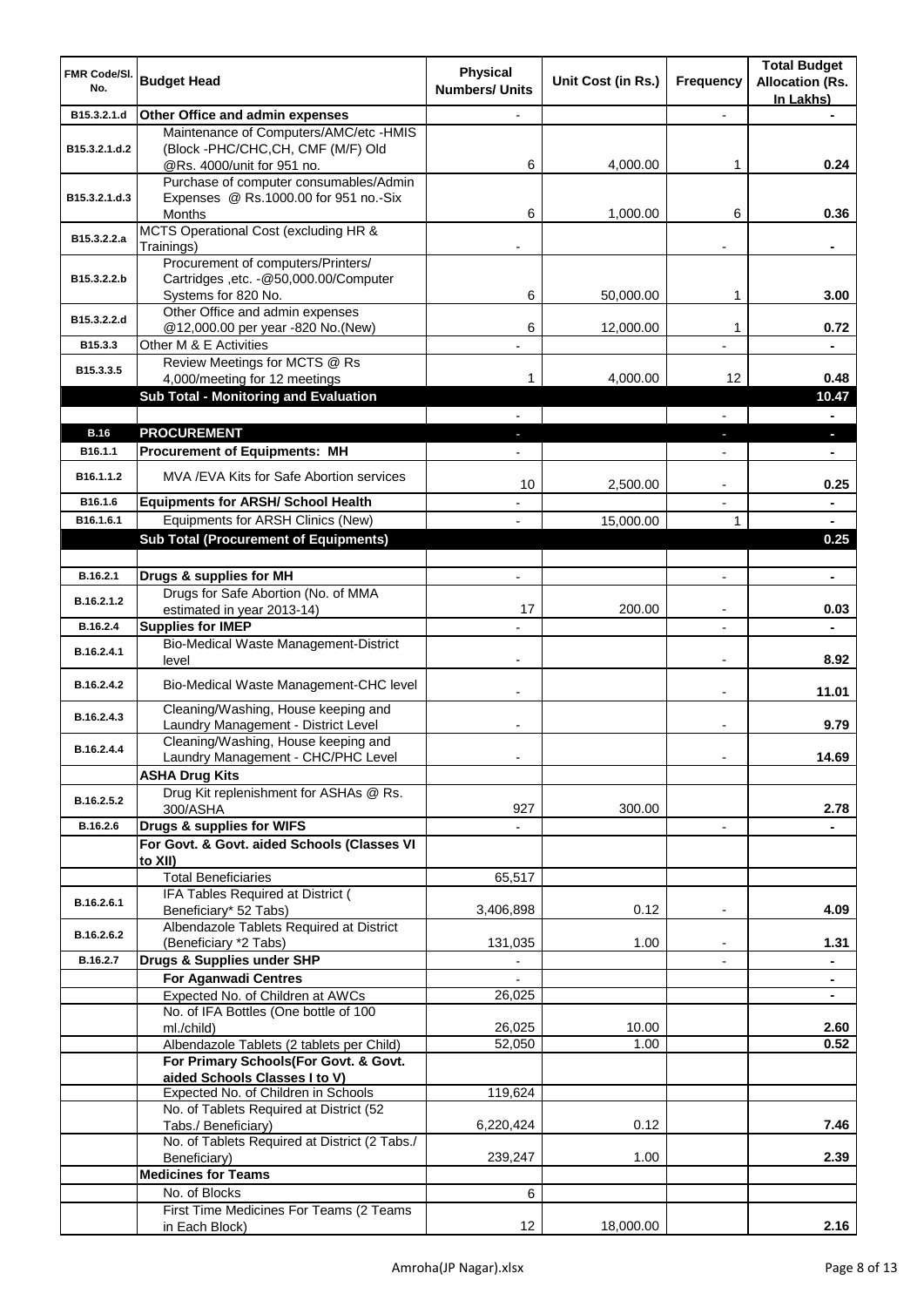| FMR Code/SI.  |                                                                                       | <b>Physical</b>          |                    |                  | <b>Total Budget</b>    |
|---------------|---------------------------------------------------------------------------------------|--------------------------|--------------------|------------------|------------------------|
| No.           | <b>Budget Head</b>                                                                    | <b>Numbers/ Units</b>    | Unit Cost (in Rs.) | <b>Frequency</b> | <b>Allocation (Rs.</b> |
|               |                                                                                       |                          |                    |                  | In Lakhs)              |
|               | <b>Sub Total (Procurement of Drugs &amp; Supplies)</b>                                |                          |                    |                  | 67.77                  |
|               |                                                                                       |                          |                    |                  |                        |
| <b>B.17</b>   | <b>Drugs Warehouses/Logistics Management</b>                                          |                          |                    |                  |                        |
|               | Honoraria of Staff at Regional Drug                                                   |                          |                    |                  |                        |
|               | Warehouse                                                                             |                          |                    |                  |                        |
|               | Accountant                                                                            |                          | 10,000.00          | 6                |                        |
|               | Computer Operator Cum Store Keeper                                                    | $\blacksquare$           | 10,000.00          | 6                |                        |
|               | Fork-Lift Operator cum Mechanic                                                       | $\overline{\phantom{a}}$ | 6,500.00           | 6                | $\blacksquare$         |
| B.17.1        | Fourth class / Loader                                                                 | $\blacksquare$           | 6,500.00           | 6                | $\blacksquare$         |
|               | Generator Operator cum Electrician                                                    | $\overline{\phantom{a}}$ | 5,000.00           | 6                | $\blacksquare$         |
|               | Sweeper                                                                               | $\overline{\phantom{a}}$ | 3,500.00           | 6                | $\blacksquare$         |
|               | <b>Armed Guards</b>                                                                   | $\overline{\phantom{a}}$ | 6,335.00           | 6                | $\blacksquare$         |
|               | <b>General Guards</b>                                                                 |                          | 5,157.00           | 6                | $\blacksquare$         |
|               | Gardener                                                                              |                          | 3,000.00           | 6                | $\blacksquare$         |
|               | <b>Honoraria of Staff at District Drug</b>                                            |                          |                    |                  |                        |
|               | Warehouse<br>Computer Operator Cum Store Keeper                                       | $\overline{\phantom{a}}$ | 10,000.00          | 6                | $\blacksquare$         |
| <b>B.17.3</b> | Generator Operator Cum Mechanic/Electricia                                            | $\blacksquare$           | 5,000.00           | 6                | $\blacksquare$         |
|               | Loader                                                                                | $\overline{\phantom{a}}$ | 5,000.00           | 6                | $\blacksquare$         |
|               | Choukidar                                                                             | $\overline{\phantom{a}}$ | 5,000.00           | 6                | $\blacksquare$         |
|               | Part-time Sweeper                                                                     | $\overline{\phantom{a}}$ | 2,500.00           | 6                | $\blacksquare$         |
| B.17.4        | <b>Others</b>                                                                         |                          |                    |                  | $\blacksquare$         |
|               |                                                                                       |                          |                    |                  |                        |
| B.17.4.1      | Operational Cost for Regional Drug ware House                                         |                          |                    |                  |                        |
|               | <b>Electricity Charges</b>                                                            |                          |                    |                  |                        |
|               | <b>Telephone Charges</b>                                                              |                          |                    |                  |                        |
|               | POL & Maintenance of DG Sets                                                          |                          |                    |                  |                        |
|               | Stationary                                                                            |                          |                    |                  |                        |
|               | Contingency                                                                           |                          |                    |                  |                        |
|               | <b>Sub Total-Drug Ware Houses</b>                                                     |                          |                    |                  | L                      |
|               | <b>GRAND TOTAL- MISSION FLEXIPOOL</b>                                                 | J,                       |                    | ı                | 227.26                 |
|               |                                                                                       |                          |                    |                  |                        |
| C             | <b>IMMUNISATION</b>                                                                   | J,                       |                    | ı                | J,                     |
|               | RI strengthening project (Review meeting,                                             |                          |                    |                  |                        |
| C.1           | Mobility support, Outreach services etc)                                              |                          |                    |                  |                        |
| C.1.a         | Mobility Support for supervision for district                                         |                          |                    |                  |                        |
|               | level officers @Rs 250000/- Year                                                      | 1                        | 250,000.00         | $\overline{a}$   | 2.50                   |
| C.1.b         | Mobility support for supervision at State<br>level                                    |                          |                    |                  |                        |
|               |                                                                                       |                          |                    |                  |                        |
|               | Printing and dissemination of Immunization                                            |                          |                    |                  |                        |
| C.1.c         | cards, tally sheets, monitoring forms etc.@<br>Rs 10 /- Beneficiary                   |                          |                    |                  |                        |
|               |                                                                                       | 58,839                   | 10.00              |                  | 5.88                   |
| C.1.d         | Support for Quarterly State level review                                              |                          |                    |                  |                        |
|               | meetings of district officer<br>Quarterly review meetings exclusive for RI            |                          |                    |                  |                        |
|               | at district level with Block Mos, CDPO, and                                           |                          |                    |                  |                        |
| C.1.e         | other stake holders (@ Rs 100/- per                                                   |                          |                    |                  |                        |
|               | participant(5 participant / block)                                                    | 200                      | 100.00             |                  | 0.20                   |
|               | Quarterly review meetings exclusive for RI                                            |                          |                    |                  |                        |
|               | at block level @Rs 50/- per person as                                                 |                          |                    |                  |                        |
| C.1.f         | honorarium/Asha(For travel) & Rs 25 per<br>person at the disposal of MOIC for meeting |                          |                    |                  |                        |
|               | expenses (Refreshment, stationery and                                                 |                          |                    |                  |                        |
|               | mis.)                                                                                 | 5,676                    | 75.00              |                  | 4.26                   |
|               | Focus on slum & underserved areas in                                                  |                          |                    |                  |                        |
|               | urban areas/alternative vaccinator for slums                                          |                          |                    |                  |                        |
|               | (Hiring of ANM @ 450/-per session for four                                            |                          |                    |                  |                        |
| C.1.g         | sessions/month/slum of 10000 population<br>and Rs.300/ month as contingency per slum  |                          |                    |                  |                        |
|               | i.e.Rs.2100/-month/slum of 10000                                                      |                          |                    |                  |                        |
|               | population)                                                                           |                          | 2,100.00           |                  |                        |
| C.1.h         | Mobilization of children through ASHA or                                              |                          |                    |                  |                        |
|               | other mobilizers(@Rs 150/-per session)                                                | 22,462                   | 150.00             |                  | 33.69                  |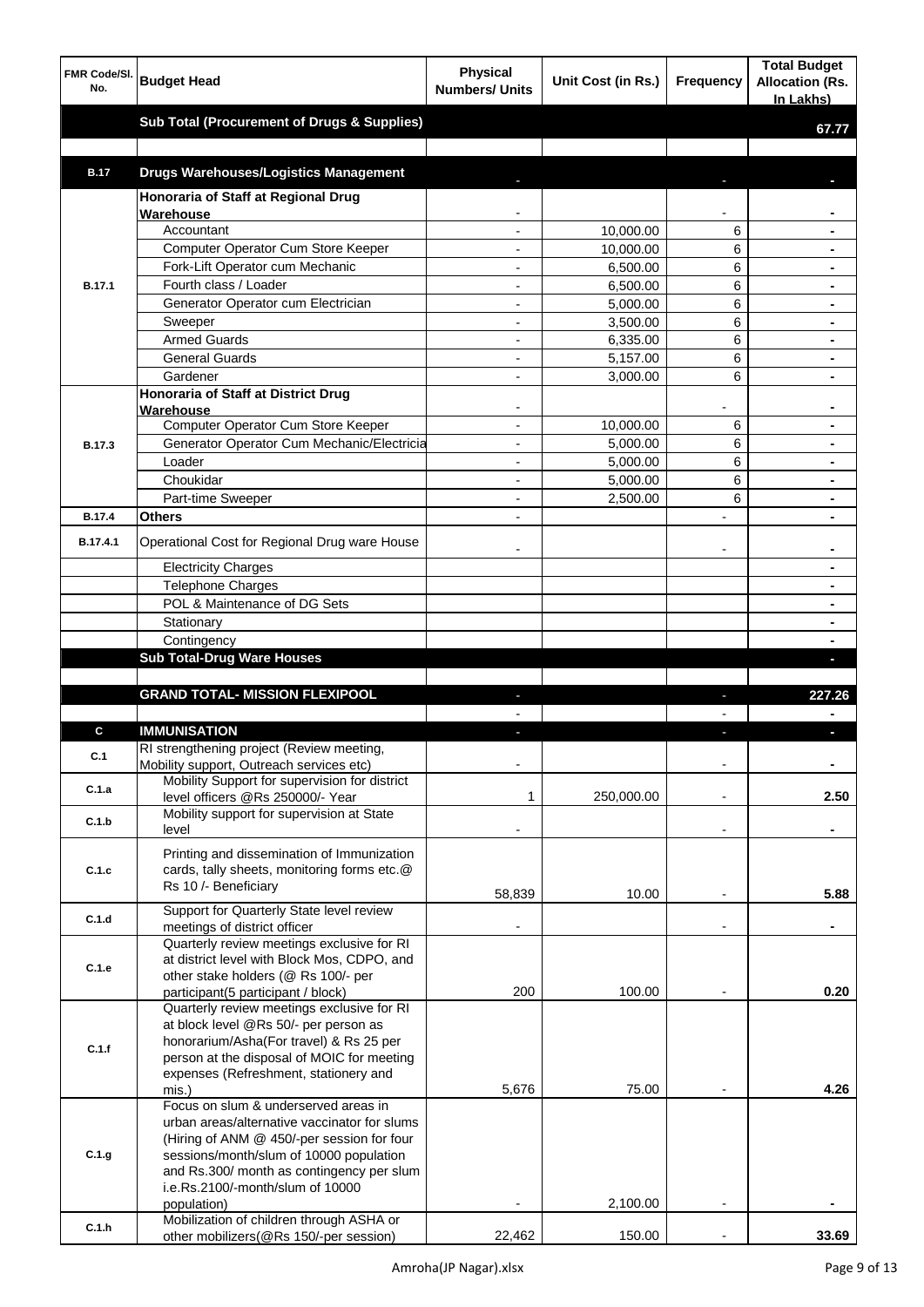| FMR Code/SI.<br>No. | <b>Budget Head</b>                                                                                                                                                                                                                                                           | <b>Physical</b><br><b>Numbers/ Units</b> | Unit Cost (in Rs.) | Frequency      | <b>Total Budget</b><br><b>Allocation (Rs.</b><br>In Lakhs) |
|---------------------|------------------------------------------------------------------------------------------------------------------------------------------------------------------------------------------------------------------------------------------------------------------------------|------------------------------------------|--------------------|----------------|------------------------------------------------------------|
| C.1.i               | Alternative vaccine delivery in hard to reach<br>areas(@Rs 150/-per session)                                                                                                                                                                                                 | 1,944                                    | 150.00             |                | 2.92                                                       |
| C.1.j               | Alternative Vaccine Delivery in other<br>areas(@Rs. 75/- per session)                                                                                                                                                                                                        | 20,518                                   | 75.00              | $\blacksquare$ | 15.39                                                      |
| C.1.k               | To develop micro plan at sub-centre level(@<br>Rs 100/- per sub centre)                                                                                                                                                                                                      | 172                                      | 100.00             | $\blacksquare$ | 0.17                                                       |
| C.1.1               | For consolidation of micro plans at block<br>level (@ Rs 1000/-per block per PHC and                                                                                                                                                                                         |                                          |                    |                |                                                            |
|                     | Rs 2000/- per district)<br>POL for vaccine delivery from State to                                                                                                                                                                                                            | 8                                        | 1,000.00           |                | 0.08                                                       |
| C.1.m               | district and from district to PHC/CHCs(@ Rs<br>150000/- per district per year)                                                                                                                                                                                               | 1                                        | 150,000.00         | $\blacksquare$ | 1.50                                                       |
| C.1.n               | Consumables for computer including<br>provision for internet access for RIMS (@                                                                                                                                                                                              |                                          |                    |                |                                                            |
| C.1.o               | Rs 400/- per month per district)<br>Red/Black plastic bags etc.(@ Rs 3 per bag                                                                                                                                                                                               | 1                                        | 400.00             | 12             | 0.05                                                       |
|                     | and 2 bags per session)<br>Hub Cutter/Bleach/Hypochlorite solution/                                                                                                                                                                                                          | 22,462                                   | 3.00               | 2              | 1.35                                                       |
| C.1.p               | Twin buckets(@ Rs 1200/- per PHC/CHC<br>per year)                                                                                                                                                                                                                            | 6                                        | 1,200.00           | $\blacksquare$ | 0.07                                                       |
| C.1.q               | Safety Pits(@ Rs 5250/- per pit)                                                                                                                                                                                                                                             | 6                                        | 5,250.00           | $\blacksquare$ | 0.32                                                       |
|                     | Other Specific requirement                                                                                                                                                                                                                                                   |                                          |                    |                |                                                            |
|                     | Fund for annual maintenance operation of<br>WIC/WIF at division level @ Rs.40000/unit                                                                                                                                                                                        |                                          |                    |                |                                                            |
|                     | of WIC/WIF<br>POL for generators and operational                                                                                                                                                                                                                             |                                          | 40,000.00          |                |                                                            |
| C.1.r               | expenses at divisional vaccine storage point<br>@ Rs 2.00 Lakhs/ year/division vaccine                                                                                                                                                                                       |                                          |                    |                |                                                            |
|                     | store points<br>Electricity bill for WIC/WIF AT state and                                                                                                                                                                                                                    |                                          | 200,000.00         |                |                                                            |
|                     | divisional level @ Rs 1.50Lakhs/year<br>/division store points                                                                                                                                                                                                               |                                          | 150,000.00         |                |                                                            |
|                     | <b>AEFI Kits</b>                                                                                                                                                                                                                                                             | 45                                       | 200.00             |                | 0.09                                                       |
| C.2                 | <b>Salary of Contractual Staffs</b>                                                                                                                                                                                                                                          |                                          |                    | $\overline{a}$ |                                                            |
| C.2.2               | <b>Computer Assistants at District level</b>                                                                                                                                                                                                                                 | 1                                        | 10,000.00          | 6              | 0.60                                                       |
| C.3                 | <b>Training under Immunisation</b>                                                                                                                                                                                                                                           |                                          |                    |                |                                                            |
| C.3.1               | District level Orientation training including<br>Hep B, Measles, AEFI & JE(wherever<br>required) for 2 days ANM, Multi Purpose<br>Health Worker (Male), LHV, Health<br>Assistant (Male/Female), Nurse Midwives,<br>BEEs & other staff (as per RCH norms) @<br>Rs 46200/batch | 13                                       | 46,200.00          |                | 6.01                                                       |
| C.3.2               | Three day training including Hep B, Measles<br>& JE(wherever required) of Medical Officers<br>of RI using revised MO training module) @<br>Rs 65600/ batch                                                                                                                   |                                          | 65,600.00          |                |                                                            |
| C.3.4               | Two days cold chain handlers training for<br>block level cold chain handlers by State and<br>district cold chain officers @ Rs                                                                                                                                               |                                          |                    |                |                                                            |
|                     | 26600/batch<br>One day training of block level data handlers                                                                                                                                                                                                                 | 1                                        | 26,600.00          |                | 0.27                                                       |
| C.3.5               | by DIOs and District cold chain officer to<br>train about the reporting formats of                                                                                                                                                                                           |                                          |                    |                |                                                            |
| C.3.6               | immunization @ Rs 300/ person<br>Intensified immunization training of front                                                                                                                                                                                                  | 8                                        | 300.00             |                | 0.02                                                       |
|                     | line workers @ Rs 86660/batch                                                                                                                                                                                                                                                | 10                                       | 86,660.00          | $\blacksquare$ | 8.67                                                       |
| C.4                 | <b>Cold Chain Maintenance</b><br>Cold chain maintenance at PHC/CHC Level                                                                                                                                                                                                     |                                          |                    |                |                                                            |
|                     | (@Rs. 750/PHC/CHC per year)                                                                                                                                                                                                                                                  | 8                                        | 750.00             |                | 0.06                                                       |
|                     | Cold chain maintenance at District Level<br>(@Rs. 15000/year)                                                                                                                                                                                                                | 1                                        | 15,000.00          |                | 0.15                                                       |
| C.5                 | Asha Incentives- for full immunization @<br>RS.100 per child for full immunization in first<br>year and Rs.50 per child for ensuring                                                                                                                                         |                                          |                    |                |                                                            |
|                     | complete immunization up to 2nd year of<br>age.(94.22% of the fund)                                                                                                                                                                                                          | 50,222                                   | 150.00             |                | 70.98                                                      |
|                     | TOTOAL - ROUTINE IMMUNIZATION                                                                                                                                                                                                                                                |                                          |                    |                | 155.21                                                     |
|                     |                                                                                                                                                                                                                                                                              |                                          |                    |                |                                                            |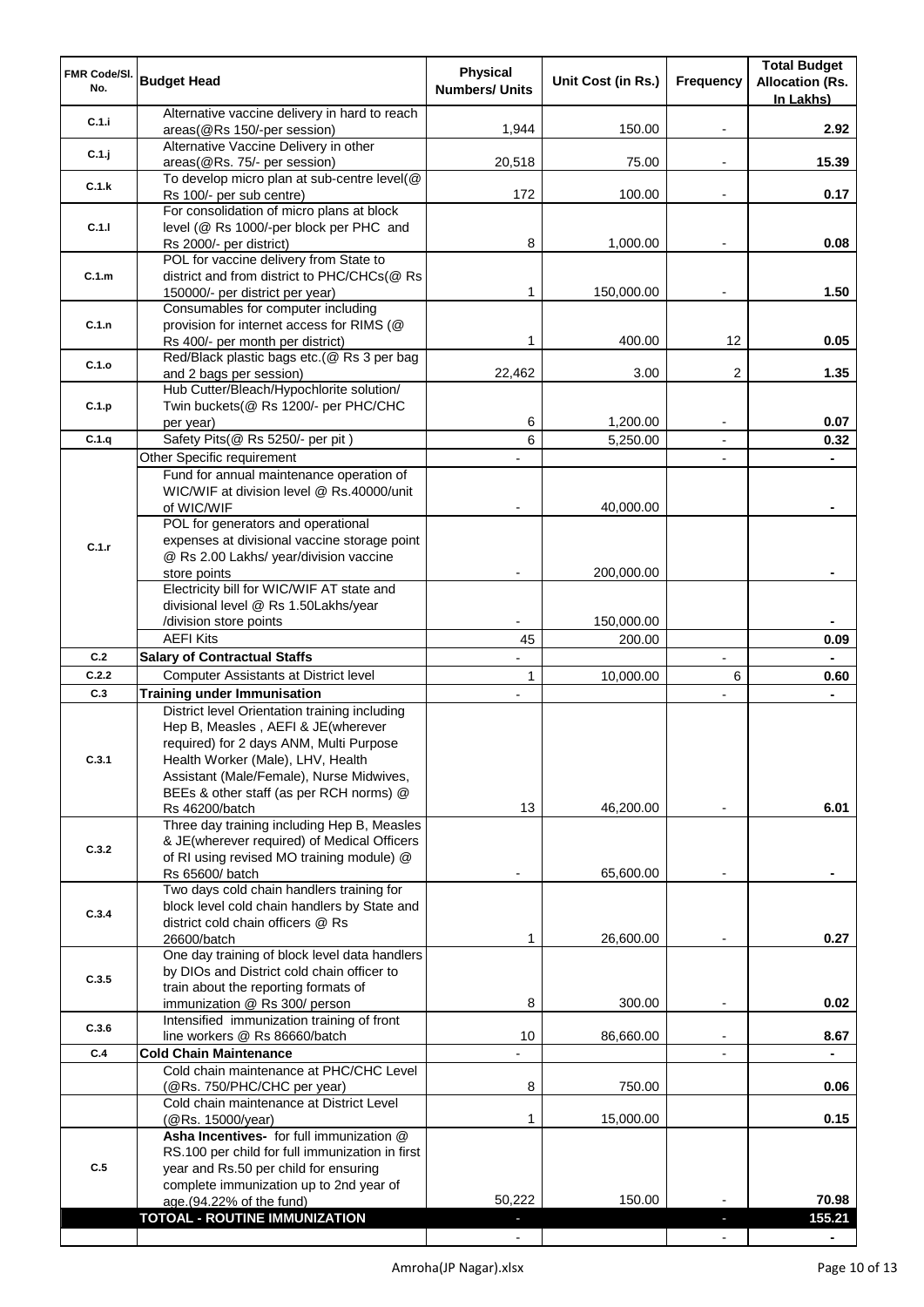| FMR Code/SI.<br>No. | <b>Budget Head</b>                                                                                            | <b>Physical</b><br><b>Numbers/ Units</b> | Unit Cost (in Rs.) | <b>Frequency</b> | <b>Total Budget</b><br><b>Allocation (Rs.</b><br>In Lakhs) |
|---------------------|---------------------------------------------------------------------------------------------------------------|------------------------------------------|--------------------|------------------|------------------------------------------------------------|
| D                   | <b>National Disease Control Programmes</b>                                                                    | ٠                                        |                    | L.               |                                                            |
| E                   | <b>Integrated Disease Surveillance Project</b><br>(IDSP)                                                      |                                          |                    |                  |                                                            |
| E.1                 | Operational Costs (Rs. 25000/0 per Month)<br>including 10 Medical Colleges                                    |                                          |                    |                  | 3.00                                                       |
| E.2                 | Remuneration for Contractual Human Resource                                                                   |                                          |                    |                  |                                                            |
| E.2.1               | Epidemiologist (Rs. 27500-44000)                                                                              |                                          |                    |                  | 5.28                                                       |
| E.2.2               | Microbiologist (Rs. 27500-44000)                                                                              |                                          |                    |                  |                                                            |
| E.3.2<br>E.3.3      | Data Manager (Rs. 18000 per Mth)<br>Data Entry Operator (Rs. 11000/mth)                                       |                                          |                    |                  | 2.16                                                       |
|                     | <b>Training</b>                                                                                               |                                          |                    |                  | 1.32                                                       |
| E.8                 | Medical Officers (3 days) @ Rs 50000 /<br>Batch, for one batch                                                |                                          |                    |                  |                                                            |
|                     | Hospital Pharmacists/Nurses Training (1<br>day) @ Rs.38000 / Batch for 1 batch                                |                                          |                    |                  |                                                            |
|                     | One Day Training of Medical College Doctors                                                                   |                                          |                    |                  |                                                            |
| E.8                 | Costs on account of Newly Formed Districts<br><b>TOTAL-IDSP</b>                                               |                                          |                    |                  |                                                            |
|                     |                                                                                                               |                                          |                    |                  | 11.76                                                      |
| F                   | <b>National Vector Borne Disease Control</b><br><b>Programme (NVBDCP)</b>                                     |                                          |                    |                  |                                                            |
| F.1.1               | <b>Malaria</b>                                                                                                |                                          |                    |                  |                                                            |
| F.1.1.b             | <b>ASHA Incentives</b>                                                                                        |                                          |                    |                  | 1.25                                                       |
| F.1.1.d             | Monitoring, Evaluation & Supervision &<br>Epidemic preparedness including mobility                            |                                          |                    |                  | 1.50                                                       |
| F.1.1.e             | IEC/BCC                                                                                                       |                                          |                    |                  | 0.42                                                       |
| F.1.1.g             | <b>Training/Capacity Building</b>                                                                             |                                          |                    |                  | 0.25                                                       |
|                     | Sub Total - Malaria                                                                                           |                                          |                    |                  | 3.42                                                       |
| F.1.2               | Dengue & Chikungunya                                                                                          |                                          |                    |                  |                                                            |
| F.1.2.a(iⅈ)         | Strengthening Surveillance for Apex Referral<br>Lab & Sentinel Surveillance Hospital                          |                                          |                    |                  |                                                            |
| F.1.2.c             | Monitoring/Supervision and Rapid Response                                                                     |                                          |                    |                  | 0.20                                                       |
| F.1.2.d             | <b>Epidemic Preparedness</b>                                                                                  |                                          |                    |                  | 0.05                                                       |
| F.1.2.e             | Case Management                                                                                               |                                          |                    |                  | 0.10                                                       |
| F.1.2.f             | <b>Vector Control And Environmental</b><br>Management                                                         |                                          |                    |                  |                                                            |
| F.1.2.g             | IEC/BCC for Social Mobilization                                                                               |                                          |                    |                  | 0.10                                                       |
| F.1.2.i             | Training/ Workshop<br>Sub Total - Dengue & Chikungunya                                                        |                                          |                    |                  | 0.10<br>0.55                                               |
| F.1.3               | <b>AES/JE</b>                                                                                                 |                                          |                    |                  |                                                            |
|                     | Strengthening of Sentinel sites which will                                                                    |                                          |                    |                  |                                                            |
| F.1.3.a             | include Diagnostics and Case Management,<br>supply of kits by Gol                                             |                                          |                    |                  |                                                            |
| F.1.3.b             | IEC / BCC Activities & printing material<br>pertaining to JE / AES                                            |                                          |                    |                  |                                                            |
| F.1.3.c             | Capacity Building in case management of<br>Medical Officer and paramedical from<br>PHC/CHC at district level. |                                          |                    |                  |                                                            |
| F.1.3.d             | Monitoring and supervision                                                                                    |                                          |                    |                  | ٠                                                          |
| F.1.3.e             | Procurement of Insecticides (Technical<br>Malathion)                                                          |                                          |                    |                  |                                                            |
| F.1.3.f             | Thermal Fog Machine (Small) @ 0.85<br>lac/machine                                                             |                                          |                    |                  |                                                            |
| F.1.3.g.            | Operational cost for Malathion fogging (As<br>per Availability of 3 MT Technical Malathion<br>per district)   |                                          |                    |                  |                                                            |
| $F.1.3.$ j          | Paediatric ICU Establishment and HR &<br>operational cost for Paediatric ICU in                               |                                          |                    |                  |                                                            |
| F.1.3.k             | <b>Endemic Districts</b><br>ASHA Insentivization for sensitizing                                              |                                          |                    |                  |                                                            |
|                     | community                                                                                                     |                                          |                    |                  |                                                            |
|                     | Sub Total - AES/JE                                                                                            |                                          |                    |                  |                                                            |
| F.1.4               | <b>Lymphatic Filariasis</b>                                                                                   |                                          |                    |                  |                                                            |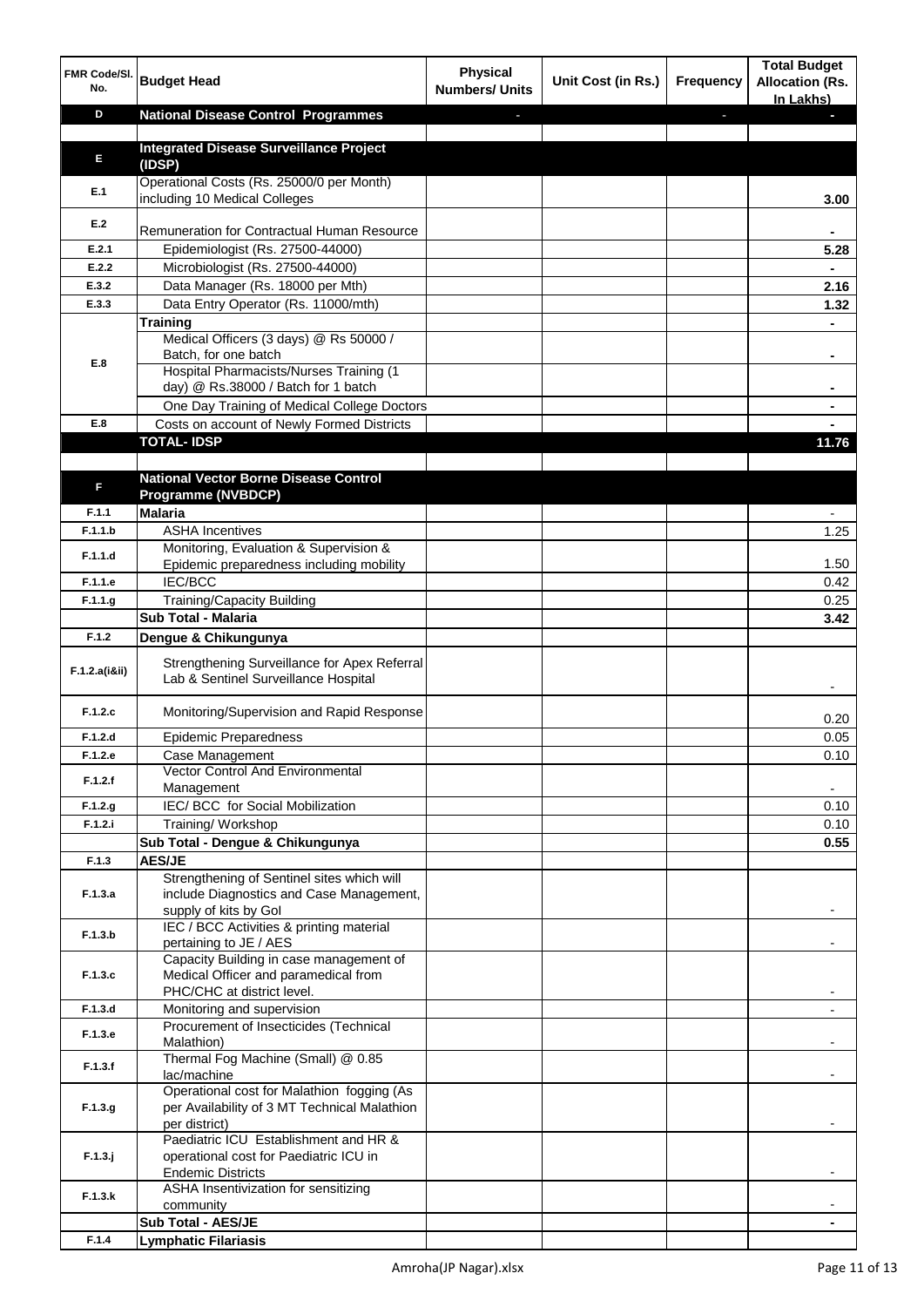| FMR Code/SI.<br>No. | <b>Budget Head</b>                                                                                                                                                                                                                                                    | <b>Physical</b><br><b>Numbers/ Units</b> | Unit Cost (in Rs.) | Frequency                | <b>Total Budget</b><br><b>Allocation (Rs.</b><br>In Lakhs) |
|---------------------|-----------------------------------------------------------------------------------------------------------------------------------------------------------------------------------------------------------------------------------------------------------------------|------------------------------------------|--------------------|--------------------------|------------------------------------------------------------|
| F.1.4.a             | State Task Force, STAC Meeting, printing<br>forms & register/ Mobility support, district<br>coordination meeting, sensitization of media<br>etc., Morbidity management, monitoring &<br>supervision and mobility support for Rapid<br>response including Line listing |                                          |                    |                          |                                                            |
| F.1.4.b             | Micro Filaria Survey                                                                                                                                                                                                                                                  |                                          |                    |                          |                                                            |
| F.1.4.c             | Post MDA Assessment by medical colleges<br>(Govt, & Private)/ ICMR institutions                                                                                                                                                                                       |                                          |                    |                          |                                                            |
| F.1.4.d             | Training / Sensitization of district level<br>officers on ELF & Drug Distributors /<br>Peripheral health workers                                                                                                                                                      |                                          |                    |                          |                                                            |
| F.1.4.e             | Specific IEC/ BCC at State, districts, PHC,<br>Sub Centre & village lable VHSC/GKs                                                                                                                                                                                    |                                          |                    |                          |                                                            |
| F.1.4.f             | Honorarium for Drug Distributors including<br>ASHA & Supervisors involve in MDA                                                                                                                                                                                       |                                          |                    |                          |                                                            |
| F.1.4.h.ii          | M.F.Survey in Non Endemic districts                                                                                                                                                                                                                                   |                                          |                    |                          | 0.70                                                       |
| F.1.5               | Sub Total - Lymphatic Filariasis<br>Kalazar                                                                                                                                                                                                                           |                                          |                    |                          | 0.70                                                       |
| F.1.5               | Case Search/ Camp Approach                                                                                                                                                                                                                                            |                                          |                    |                          |                                                            |
| F.1.5.a             | Spray Pumps & Accessories                                                                                                                                                                                                                                             |                                          |                    |                          |                                                            |
| F.1.5.b             | Operational Cost for Spray including Spray<br>Wages & Pending liability of spray wages                                                                                                                                                                                |                                          |                    |                          |                                                            |
| F.1.5.c             | Mobility / P.O.L./ Supervision                                                                                                                                                                                                                                        |                                          |                    |                          |                                                            |
| F.1.5.d             | Monitoring & Evaluation                                                                                                                                                                                                                                               |                                          |                    |                          |                                                            |
| F.1.5.e/<br>F.1.5.f | Training for Spraying /IEC/ BCC/Advocacy/                                                                                                                                                                                                                             |                                          |                    |                          |                                                            |
|                     | Incentive to ASHA/Loss of Wages<br>Sub Total - Kalazar                                                                                                                                                                                                                |                                          |                    |                          |                                                            |
|                     | <b>Cash grant for Decentralized commodities</b><br>for Malaria + Filaria F.6                                                                                                                                                                                          |                                          |                    |                          |                                                            |
| F.6(a,b,c,k)        | Drugs (Chloroquine, Primaquine 2.5/7.5mg)<br>and ACT                                                                                                                                                                                                                  |                                          |                    |                          | 0.30                                                       |
| F.6.f               | D.E.C.                                                                                                                                                                                                                                                                |                                          |                    |                          |                                                            |
| F.6.h               | NS 1 antigen Kit<br>Dengue<br>Larvicidal (Temephos, Bti(AS)/Bti (wp)(for                                                                                                                                                                                              |                                          |                    |                          | 0.05                                                       |
| F.6.i               | polluted and non polluted water)                                                                                                                                                                                                                                      |                                          |                    |                          | 0.40                                                       |
|                     | <b>Sub Total- Dec.Commodities</b>                                                                                                                                                                                                                                     |                                          |                    |                          | 0.75                                                       |
|                     | <b>TOTAL-NVBDCP</b>                                                                                                                                                                                                                                                   |                                          |                    |                          | 5.42                                                       |
|                     |                                                                                                                                                                                                                                                                       |                                          |                    |                          |                                                            |
| G                   | <b>National Leprosy Eradication</b><br>Programme(NLEP)                                                                                                                                                                                                                |                                          |                    |                          |                                                            |
| G.1                 | <b>Case Detection and Management</b>                                                                                                                                                                                                                                  |                                          |                    |                          |                                                            |
|                     | Specific Plan for high endemic blocks of low                                                                                                                                                                                                                          |                                          |                    |                          |                                                            |
| G.1.1               | endemic districts                                                                                                                                                                                                                                                     |                                          |                    |                          |                                                            |
|                     | No. of High endemic blocks in Low endemic<br>Districts (ANCDR more than 10)                                                                                                                                                                                           |                                          |                    | $\overline{a}$           |                                                            |
|                     | House to House Visit by Search team                                                                                                                                                                                                                                   |                                          |                    | $\overline{\phantom{a}}$ | ۰                                                          |
|                     | Confrmaton of suspect                                                                                                                                                                                                                                                 |                                          |                    |                          | ۰                                                          |
|                     | Intensive IEC Activity                                                                                                                                                                                                                                                |                                          |                    |                          |                                                            |
| G.1.2               | <b>Services in Urban services</b><br>Urban Project 2 Mega cities, 2 medium City                                                                                                                                                                                       |                                          |                    |                          |                                                            |
|                     | 2, 8 Medium City 1, 40 Townships                                                                                                                                                                                                                                      |                                          |                    |                          | 1.14                                                       |
| G.1.3               | <b>ASHA involvement</b>                                                                                                                                                                                                                                               |                                          |                    |                          |                                                            |
|                     | <b>ASHA Sensitization</b>                                                                                                                                                                                                                                             |                                          |                    |                          | 0.102                                                      |
|                     | <b>ASHA Incentive for Services</b>                                                                                                                                                                                                                                    |                                          |                    |                          | 0.200                                                      |
| G.1.4               | <b>Materials &amp; Supplies</b>                                                                                                                                                                                                                                       |                                          |                    |                          |                                                            |
|                     | Supportive Drugs & Dressing materials<br>Laboratory reagents and equipments<br>scalpels etc.                                                                                                                                                                          |                                          |                    |                          | 0.40<br>0.08                                               |
|                     | Printing works                                                                                                                                                                                                                                                        |                                          |                    |                          | 0.14                                                       |
| G.1.5               | <b>NGO Services</b>                                                                                                                                                                                                                                                   |                                          |                    |                          | ٠                                                          |
| G.2                 | <b>DPMR</b>                                                                                                                                                                                                                                                           |                                          |                    |                          |                                                            |
|                     | MCR Protective Footwear (12500 pairs)                                                                                                                                                                                                                                 |                                          |                    |                          | 0.70                                                       |
|                     | Aids Appliances, Self Care Kit items etc.                                                                                                                                                                                                                             |                                          |                    |                          | 0.27                                                       |